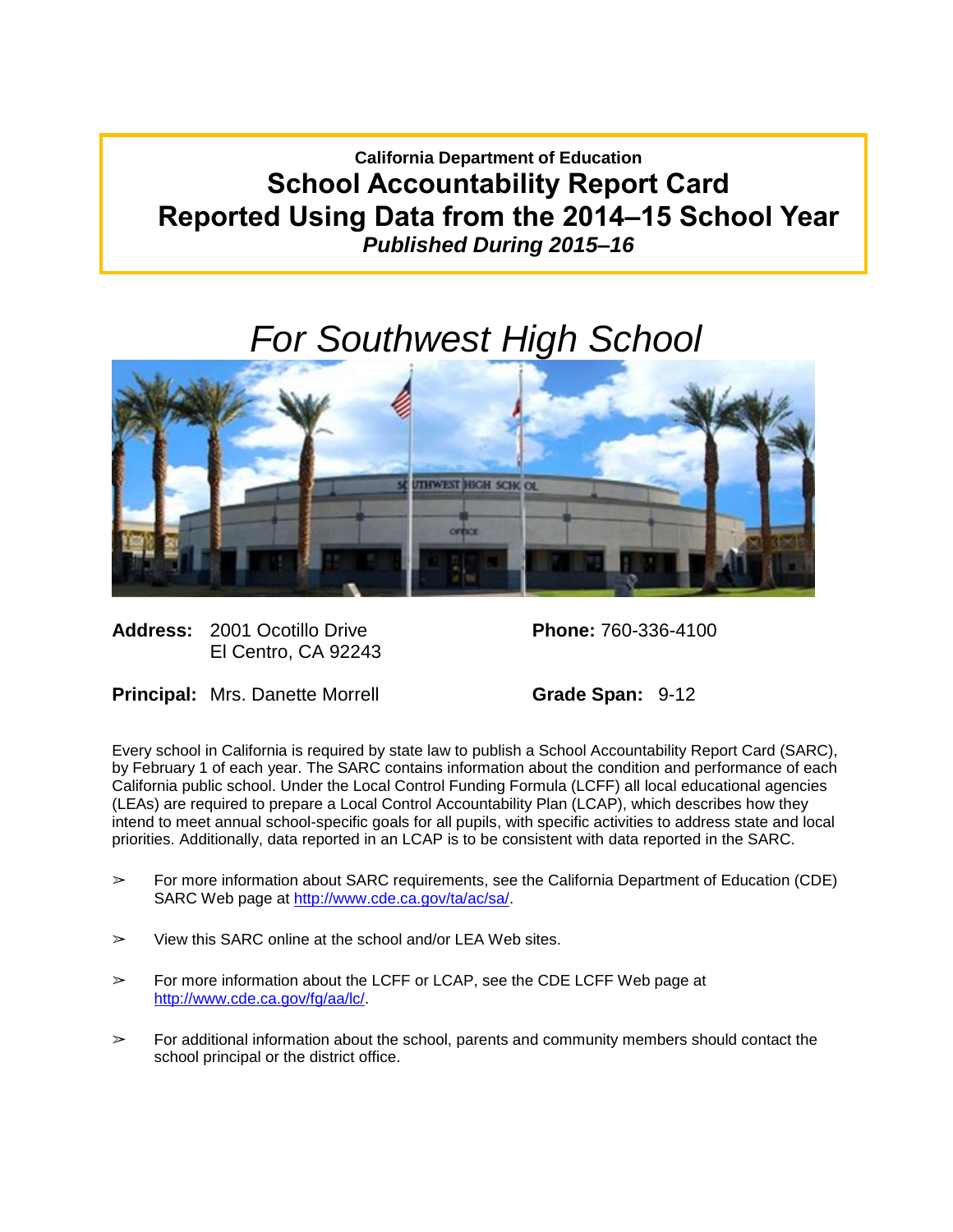## **About This School**

| District Contact Information – Most Recent Year |                                    |  |  |
|-------------------------------------------------|------------------------------------|--|--|
| <b>District Name</b>                            | Central Union High School District |  |  |
| <b>Phone Number</b>                             | 760-336-4500                       |  |  |
| <b>Superintendent</b>                           | Renato Montano                     |  |  |
| <b>E-mail Address</b>                           | rmontano@cuhsd.net                 |  |  |
| <b>Web Site</b>                                 | www.cuhsd.net                      |  |  |

## **District Contact Information – Most Recent Year**

## **School Contact Information – Most Recent Year**

| <b>School Name</b>                       | Southwest High School |  |  |
|------------------------------------------|-----------------------|--|--|
| <b>Street</b>                            | 2001 Ocotillo Drive   |  |  |
| City, State, Zip                         | El Centro, CA 92243   |  |  |
| <b>Phone Number</b>                      | 760-336-4100          |  |  |
| <b>Principal</b>                         | Danette Morrell       |  |  |
| <b>E-mail Address</b>                    | dmorrell@cuhsd.net    |  |  |
| <b>Web Site</b>                          | www.eaglesnet.net     |  |  |
| <b>County-District-School (CDS) Code</b> | 13-63115-1330133      |  |  |

## **About Our School**

To all SHS Stakeholders,

Thank you for reading our 2015-16 SARC Report! Good schools are a product of dedicated stakeholders such as yourself and others in our terrific community. This year notes the first year implementation of the International Baccalaureate Diploma, Honors Chemistry, College Math, Ag Integrated Science, and ROP Career Readiness courses. These courses along with our other class offerings provide the best education possible to prepare our young people for whatever their pathway may be, career, college, or military. We look forward to speaking with you in our upcoming meetings associated with LCAP. Your contributions to the discussions of what our schools should be doing is important to us and we value the conversation you bring to the table.

## Danette Morrell, Principal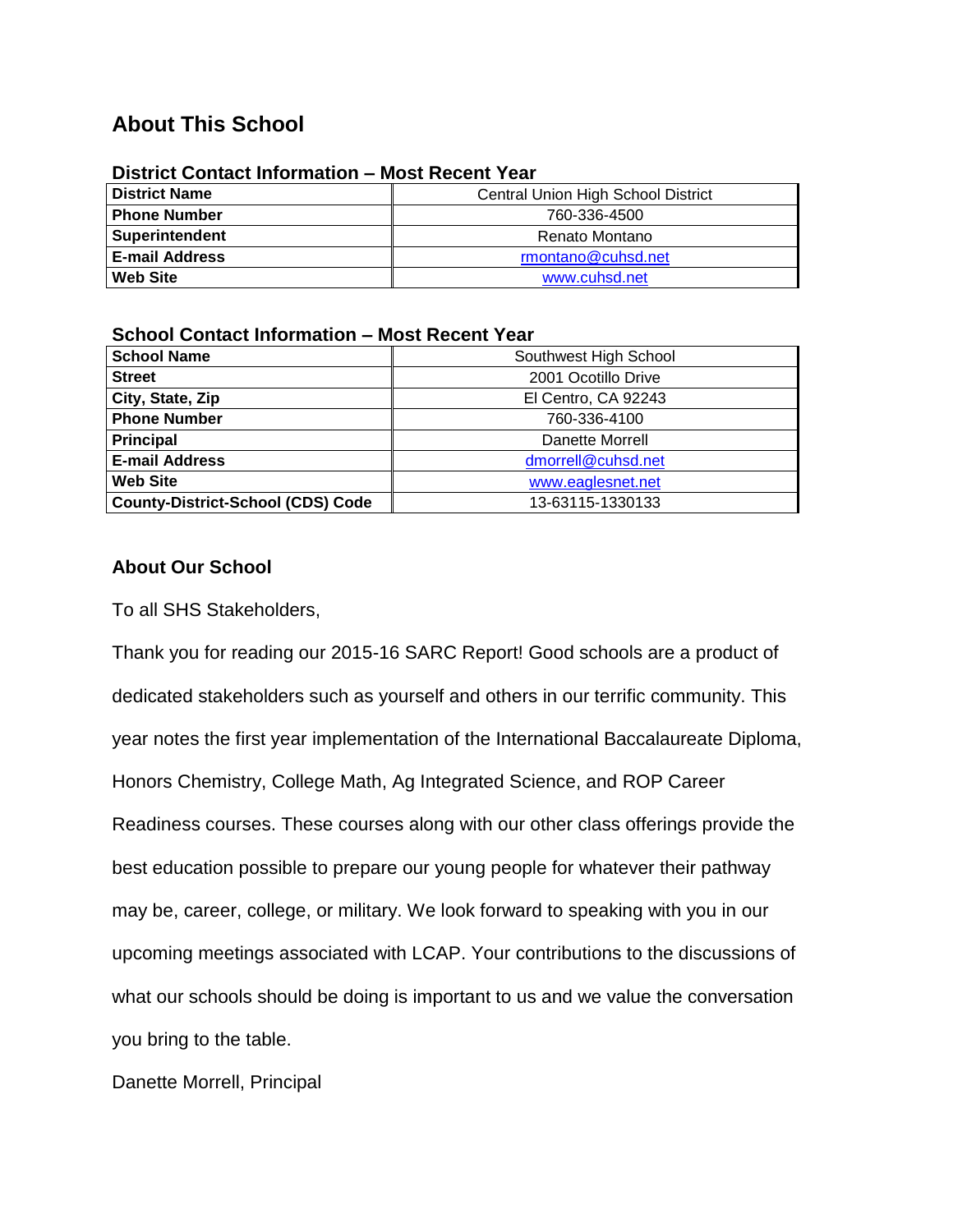## **About This School**

#### **Contact Information - Most Recent Year**

| <b>District Contact Information - Most Recent Year</b> |                    |  |
|--------------------------------------------------------|--------------------|--|
| <b>District Name</b>                                   | Central Union High |  |
| <b>Phone Number</b>                                    | (760) 336-4500     |  |
| Superintendent Renato Monta±o                          |                    |  |
| <b>E-mail Address</b>                                  | rmontano@cuhsd.net |  |
| <b>Web Site</b>                                        | www.cuhsd.net      |  |

| <b>School Contact Information - Most Recent Year</b> |                                                   |  |
|------------------------------------------------------|---------------------------------------------------|--|
| <b>School Name</b>                                   | Southwest High                                    |  |
| <b>Street</b>                                        | 2001 Ocotillo Dr.                                 |  |
|                                                      | <b>City, State, Zip</b> El Centro, Ca, 92243-9451 |  |
| <b>Phone Number</b> 760-336-4100                     |                                                   |  |
| Principal                                            | Dannette Morrell, Principal                       |  |
| <b>E-mail Address</b>                                | dmorrell@cuhsd.net                                |  |
| <b>Web Site</b>                                      | www.eaglesnet.net                                 |  |
| School (CDS) Code                                    | <b>County-District-</b> 13631151330133            |  |

Last updated: 1/12/2016

#### **School Description and Mission Statement - Most Recent Year**

#### **SHS Mission Statement and Student Goals**

Southwest High School, with the support of families and the surrounding community, is dedicated to providing an educational environment where students are challenged, excellence is expected and differences are valued.

#### **EAGLES will:**

- Exhibit social and personal responsibility
- Apply a variety of research skills
- Generate goals, set priorities, and create products
- Listen, read, write, and speak effectively in English
- Evaluate, analyze, and interpret information.
- Set and achieve high academic standards

Southwest High School is located in the Imperial Valley in the city of El Centro, a community of 43,763 residents. It is situated in the southeast corner of California and is bordered by Baja California, Mexico, to the south, Riverside County to the north, Yuma County, Arizona, to the east and San Diego County to the west. Imperial County is the ninth largest county in California covering 4,200+ square miles of desert sand, rugged mountains and 600,000 acres of high quality farmland. Agriculture is the second largest employer while government comprises the greatest percentage of the county's work force. The nearest urban United States city is San Diego which is 120 miles to the west with a population of over 1,300,000. The border city of Mexicali is twelve miles away with a population of over 1,000,000. The two Imperial County ports of entry are among the busiest in the nation.

The 2013 census information indicates that almost 24.9% of the city residents live below the poverty level as compared to a statewide level of 15.9%. October 2015, statistics from the Bureau of Labor Statistics indicate the city's unemployment rate to be 23.6 and that of the Imperial County to be 21%. The Latino population represents more than 82.3% of the residents in the county and 74.5% of the families speak a language other than English at home.

Southwest represents an increasing variety of ethnic groups with an enrollment (2015-16) of 2,063 students in grades nine through twelve. The ethnic breakdown includes 92.15% Hispanic, 5.04 % White, .63% African-American, 1.84% Asian-American, .10% American Indian or Alaska Native and .10% Native Hawaiian/Pacific Islander. Over 26.71% of the students are identified as English Learners (ELs) and over 7.95% are students identified with a disability. Over 71.07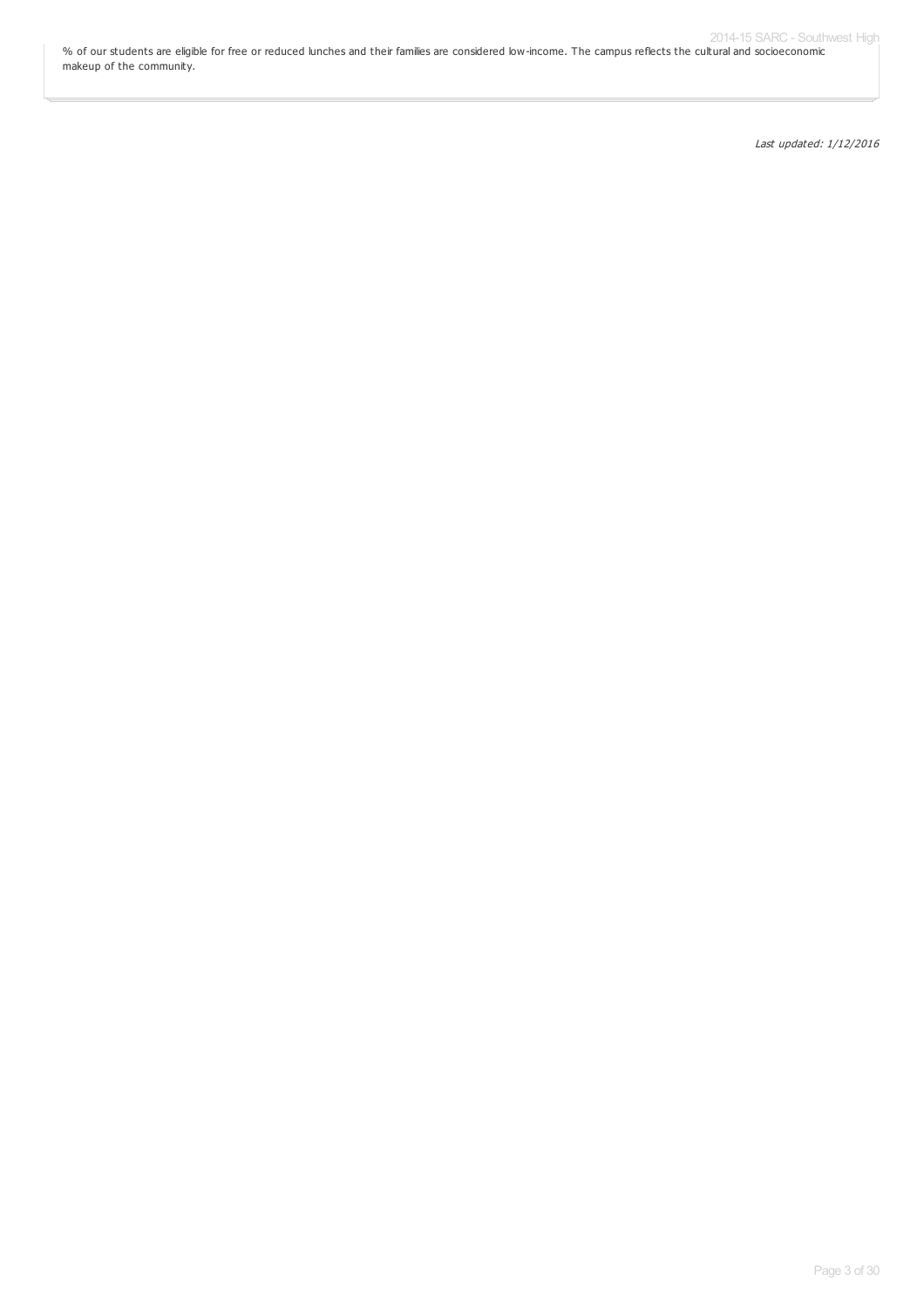## **Student Enrollment by Grade Level (School Year 2014-15)**

| <b>Grade Level</b>      | <b>Number of Students</b> |
|-------------------------|---------------------------|
| Grade 9                 | 639                       |
| Grade 10                | 554                       |
| Grade 11                | 433                       |
| Grade 12                | 448                       |
| <b>Total Enrollment</b> | 2063                      |



Last updated: 1/12/2016

## **Student Enrollment by Student Group (School Year 2014-15)**

| <b>Student Group</b>                | <b>Percent of Total Enrollment</b> |
|-------------------------------------|------------------------------------|
| Black or African American           | 0.3%                               |
| American Indian or Alaska Native    | $0.1 \%$                           |
| Asian                               | $1.8 \%$                           |
| Filipino                            | 0.0%                               |
| Hispanic or Latino                  | 92.2%                              |
| Native Hawaiian or Pacific Islander | $0.1 \%$                           |
| White                               | 5.0%                               |
| Two or More Races                   | $0.1 \%$                           |
| Socioeconomically Disadvantaged     | 70.2 %                             |
| English Learners                    | 26.7%                              |
| Students with Disabilities          | 8.0%                               |
| Foster Youth                        | $0.2 \%$                           |

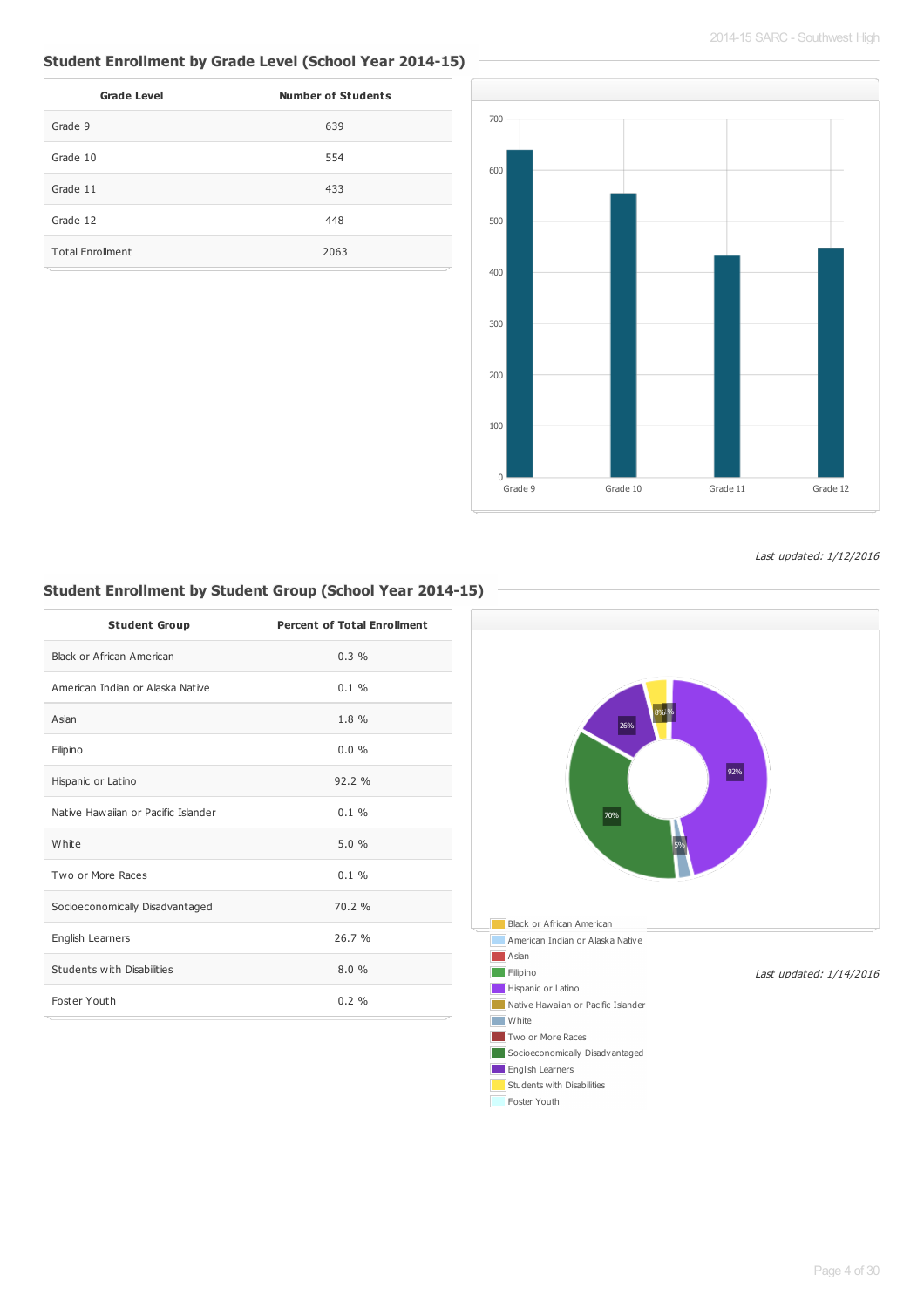## **A. Conditions of Learning**

# **State Priority: Basic**

The SARC provides the following information relevant to the State priority: Basic (Priority 1):

- Degree to which teachers are appropriately assigned and fully credentialed in the subject area and for the pupils they are teaching;
- Pupils have access to standards-aligned instructional materials; and
- School facilities are maintained in good repair

## **Teacher Credentials**

| <b>Teachers</b>                                                                   | School         |                | <b>District</b> |                |
|-----------------------------------------------------------------------------------|----------------|----------------|-----------------|----------------|
|                                                                                   | $2013 -$<br>14 | $2014 -$<br>15 | $2015 -$<br>16  | $2015 -$<br>16 |
| With Full Credential                                                              | 95             | 95             | 89              | 185            |
| Without Full Credential                                                           | 1              | 2              | 2               | 3              |
| Teachers Teaching Outside Subject<br>Area of Competence (with full<br>credential) | 3              | 3              | 3               | 4              |



#### Last updated: 1/12/2016

## **Teacher Misassignments and Vacant Teacher Positions**

| <b>Indicator</b>                                  | $2013 -$<br>14 | $2014 -$<br>15 | $2015 -$<br>16 |
|---------------------------------------------------|----------------|----------------|----------------|
| Misassignments of Teachers of English<br>Learners | 3              | <sup>0</sup>   | 0              |
| Total Teacher Misassignments*                     | 3              | O              | 0              |
| Vacant Teacher Positions                          | 0              | <sup>0</sup>   | 0              |



Note: "Misassignments" refers to the number of positions filled by teachers who lack legal authorization to teach that grade level, subject area, student group, etc.

\* Total Teacher Misassignments includes the number of Misassignments of Teachers of English learners.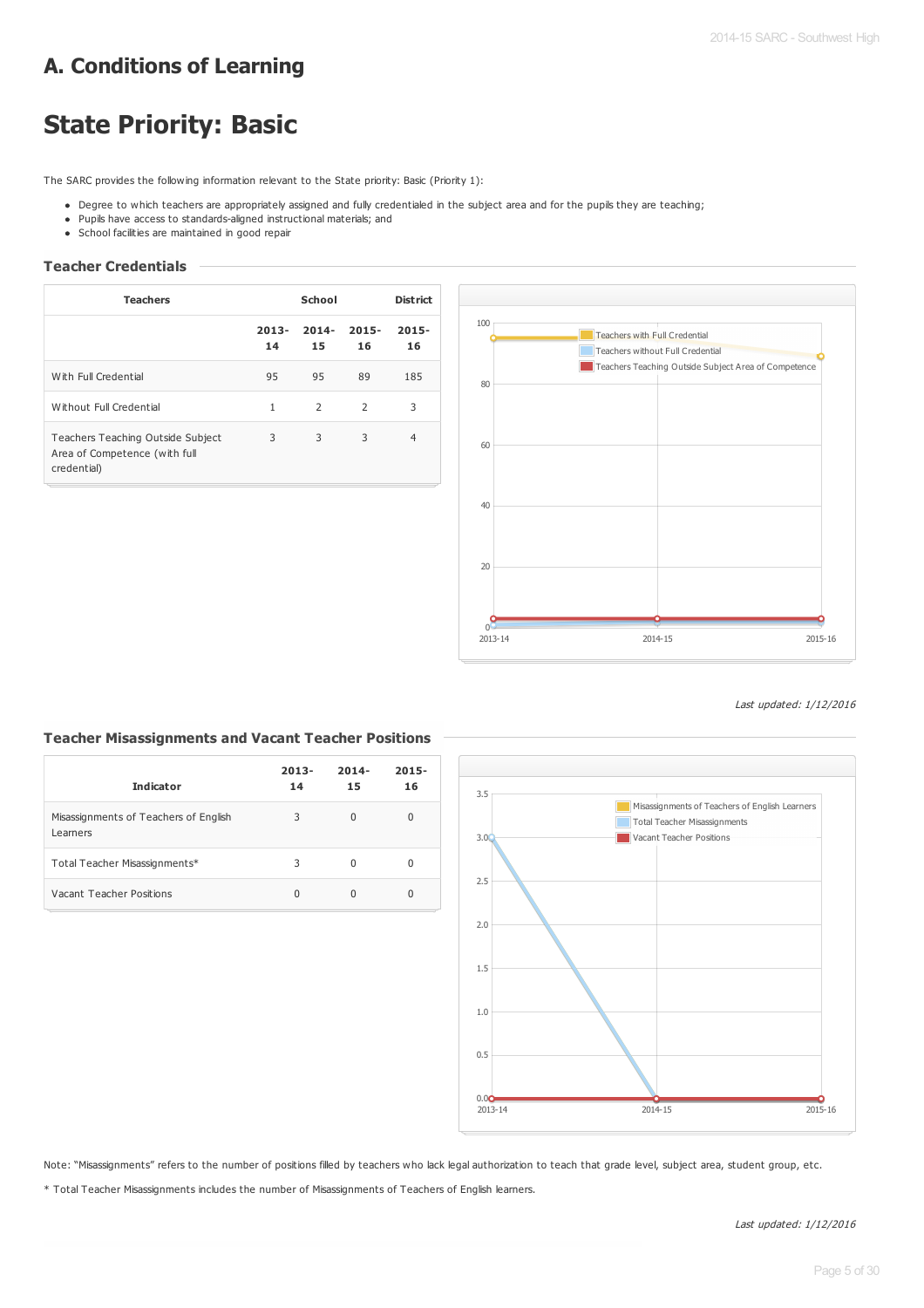## **Core Academic Classes Taught by Highly Qualified Teachers (School Year 2014-15)**

| <b>Location of Classes</b>          | Percent of Classes In Core Academic Subjects Taught by<br><b>Highly Qualified Teachers</b> | Percent of Classes In Core Academic Subjects Not Taught by<br><b>Highly Qualified Teachers</b> |
|-------------------------------------|--------------------------------------------------------------------------------------------|------------------------------------------------------------------------------------------------|
| This School                         | 94%                                                                                        | 6%                                                                                             |
| All Schools in District             | 96%                                                                                        | 4%                                                                                             |
| High-Poverty Schools<br>in District | 96%                                                                                        | 4%                                                                                             |
| Low-Poverty Schools<br>in District  | $\frac{0}{0}$                                                                              | $\%$                                                                                           |

Note: High-poverty schools are defined as those schools with student eligibility of approximately 40 percent or more in the free and reduced price meals program. Lowpoverty schools are those with student eligibility of approximately 39 percent or less in the free and reduced price meals program.

### **Quality, Currency, Availability of Textbooks and Instructional Materials - Most Recent Year**

Year and month in which data were collected: December 2015

| Subject                  | Textbooks and Instructional Materials/year of Adoption                                                                                                                                                                                                                                                                                                                                                                                                                                                                                                                         | <b>From Most Recent</b><br>Adoption? | <b>Percent Students Lacking</b><br><b>Own Assigned Copy</b> |
|--------------------------|--------------------------------------------------------------------------------------------------------------------------------------------------------------------------------------------------------------------------------------------------------------------------------------------------------------------------------------------------------------------------------------------------------------------------------------------------------------------------------------------------------------------------------------------------------------------------------|--------------------------------------|-------------------------------------------------------------|
| Reading/Language<br>Arts | English 9 Elements of literature Third course Holt, Rinehart and Winston 2000<br>Holt Literature & Language Arts: Third Course Holt, Rinehart and Winston 2003<br>Holt Literature & Language Art: Third Course Handbook Holt, Rinehart and<br>Winston 2003                                                                                                                                                                                                                                                                                                                     | Yes                                  | 0.0%                                                        |
|                          | English 10 Elements of literature Fourth course Holt, Rinehart and Winston 2000<br>Holt Literature & Language Arts: Fourth Course Holt, Rinehart and Winston 2003<br>Holt Literature & Language Arts: Fourth Course Handbook Holt, Rinehart and<br>Winston 2003                                                                                                                                                                                                                                                                                                                |                                      |                                                             |
|                          | English 10 H Adventures in English Literature Harcourt Brace 1985                                                                                                                                                                                                                                                                                                                                                                                                                                                                                                              |                                      |                                                             |
|                          | English 11 Elements of literature Fifth course Holt, Rinehart and Winston 2000<br>Holt Literature & Language Arts: Fifth Course Holt, Rinehart and Winston 2003<br>Holt Literature & Language Arts: Fifth Course Handbook Holt, Rinehart and<br>Winston 2003                                                                                                                                                                                                                                                                                                                   |                                      |                                                             |
|                          | English 12 Elements of literature Sixth course Holt, Rinehart and Winston 2000<br>Holt Literature & Language Arts: Sixth Course Holt, Rinehart and Winston 2003<br>Holt Literature & Language Arts: sixth Course Handbook Holt, Rinehart, and<br>Winston 2003                                                                                                                                                                                                                                                                                                                  |                                      |                                                             |
|                          | ERWC Kindle Paperwhite Amazon 2014                                                                                                                                                                                                                                                                                                                                                                                                                                                                                                                                             |                                      |                                                             |
|                          | AP English 11 grade Literature: An introduction to fiction, poetry, and Drama 9th<br>edition Pearson Longman 2005<br>New Literature: An introduction to fiction, poetry, drama, and writing 5th edition<br>Pearson Longman 2009                                                                                                                                                                                                                                                                                                                                                |                                      |                                                             |
|                          | AP English 12 grade Everyday Use: Rhetoric at work in reading and writing AP ED.<br>Pearson Longman 2005<br>Reading Rhetorically: brief edition 2nd Edition Pearson Longman 2007<br>50 Essays: A Portable Anthology Bedford/St.Martins 2004<br>New 50 Essays: A Portable Anthology 3rd edition Bedford/St. Martins 2011<br>New 50 Essays: A Portable Anthology 4th edition Bedford/St. Martins 2014<br>Everything's an argument: with readings 3rd edition Bedford/St.Martins 2004<br>New Everything's an argument: with readings 6th edition<br>Bedford/St.Martins Press 2013 |                                      |                                                             |
|                          | New<br><b>IB ENGLISH</b><br>English A: Language and Literature Course<br>Companion for IB Diploma Programme Oxford University press<br>2015<br>New English A: Language and Literature Course Companion for IB Diploma<br>Programme Oxford University Press 2015<br>New English B: IB Skills and Practice for the IB Diploma Programme Oxford                                                                                                                                                                                                                                   |                                      |                                                             |
|                          | University Press 2015<br>New Theory of Knowledge for IB Diploma Programme Oxford University Press 2015                                                                                                                                                                                                                                                                                                                                                                                                                                                                         |                                      |                                                             |
|                          | Creative writing Texts and Contexts: A contemn approach to college writing                                                                                                                                                                                                                                                                                                                                                                                                                                                                                                     |                                      |                                                             |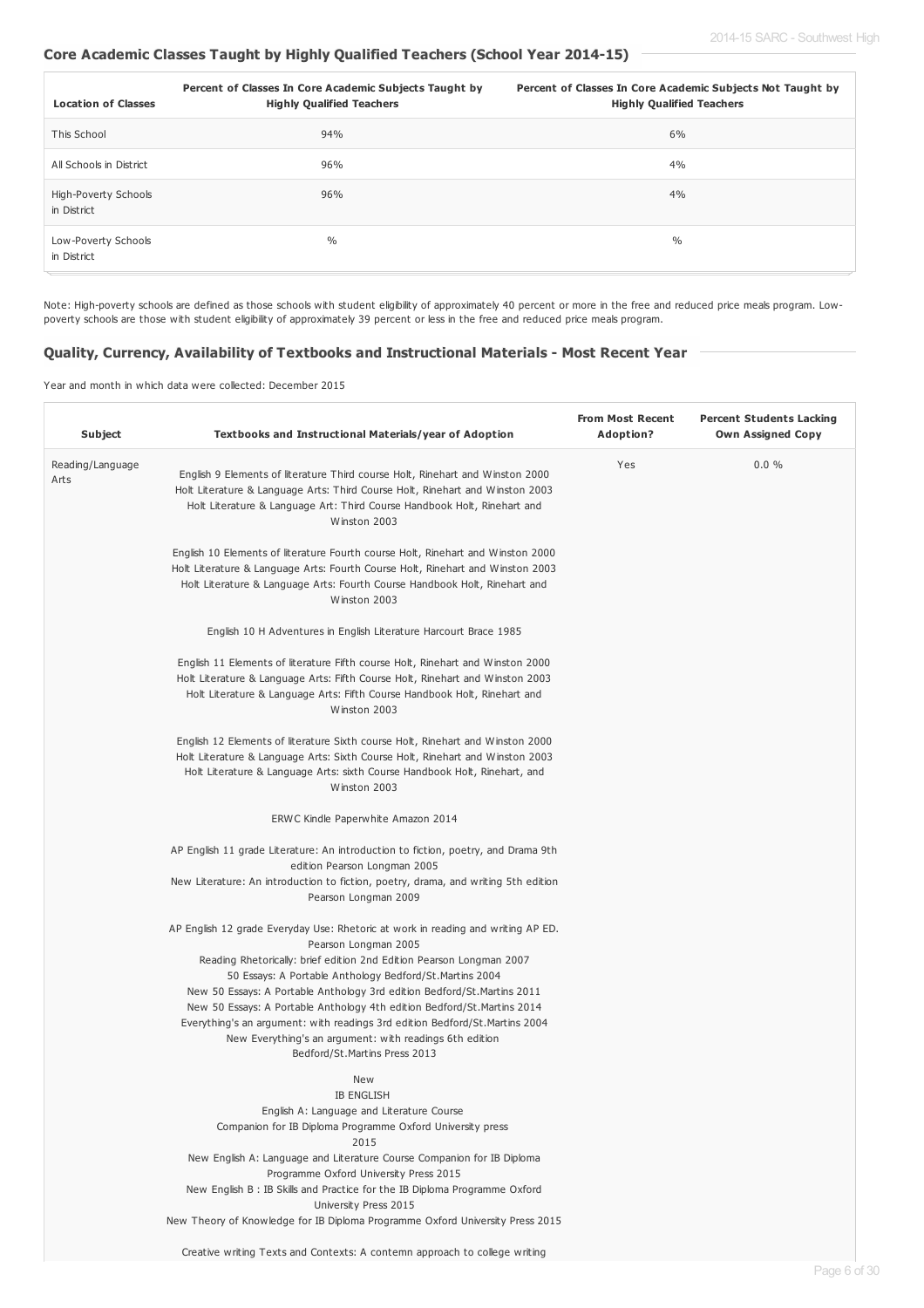|             | Thompson Wadsworth 2006                                                                                                                                                                                                                                                                                                                                                                   |     |          |
|-------------|-------------------------------------------------------------------------------------------------------------------------------------------------------------------------------------------------------------------------------------------------------------------------------------------------------------------------------------------------------------------------------------------|-----|----------|
|             | ELD A/B Edge: Reading, Writing & Language Level A NAT'L Geographic School<br>2008<br>Edge: a Grammar & Writing Practice Book Level A NAT'L Geographic School 2008                                                                                                                                                                                                                         |     |          |
|             | Edge: Interactive Practice Workbook Level A NAT'L Geographic School 2008<br>Edge: Student Book eEdition CD-ROM Level A NAT'L Geographic School 2008<br>New EDGE Reading, Writing & Language Level A 2015 NAT'L Geographic School<br>2015                                                                                                                                                  |     |          |
|             | ELD C/D Edge: Reading, Writing & Language Level B NAT'L Geographic School<br>2008                                                                                                                                                                                                                                                                                                         |     |          |
|             | Edge: a Grammar & Writing Practice Book Level B NAT'L Geographic School 2008<br>Edge: Interactive Practice Workbook Level B NAT'L Geographic School 2008<br>Edge: Student Book eEdition CD-ROM Level B NAT'L Geographic School 2008<br>New EDGE Reading, Writing & Language Level B<br>National Geographic 2015<br>New EDGE: Reading, Writing & Language Level C National Geographic 2015 |     |          |
|             | T ELD Edge: Reading, Writing & Language NAT'L Geographic School 2008<br>Edge: Grammar & Writing Practice Book NAT'L Geographic School 2008<br>Edge: Interactive Practice Book NAT'L Geographic School 2008<br>Edge Fundamentals Student Book eEdition CD-ROM NAT'L Geographic School                                                                                                      |     |          |
|             | 2008                                                                                                                                                                                                                                                                                                                                                                                      |     |          |
|             | Accelerated Language English 3D: Issue Scholastic 2011<br>New English 3D: Issue course II Scholastic 2014<br>English 3D: Language & Writing Portfolio Scholastic 2011<br>New English 3D: Language & Writing Portfolio Course II Scholastic 2014                                                                                                                                           |     |          |
|             | Academic Vocabulary Toolkit 1 Cengage Learning/NAT'L<br>Geographic                                                                                                                                                                                                                                                                                                                        |     |          |
|             | 2013                                                                                                                                                                                                                                                                                                                                                                                      |     |          |
| Mathematics | Algebra 1 Algebra 1 California Edition (Prentice Hall 2009) Student Edition Prentice<br><b>Hall 2009</b>                                                                                                                                                                                                                                                                                  | Yes | $0.0 \%$ |
|             | Algebra 1 California Ed. (P. H. 2009) Student Center CD-ROM Prentice Hall 2009<br>Algebra 1 California ed. Math Standards Review and Practice Workbook Prentice<br><b>Hall 2009</b>                                                                                                                                                                                                       |     |          |
|             | Algebra 1 Spanish Ed Algebra 1 California Ed. (P. H. 2009) Student Spanish Text<br>Prentice Hall 2009<br>Algebra 1 Ca. Ed. (P. H. 2009) Spanish Practice Workbook Prentice Hall 2009                                                                                                                                                                                                      |     |          |
|             |                                                                                                                                                                                                                                                                                                                                                                                           |     |          |
|             | Algebra 2 Algebra 2 California Edition 2007 Student Edition McDougal Littell 2007<br>Algebra 2 California Edition 2007 E-edition DVD-Rom McDougal Littell 2007<br>Explorations in Core Math - Algebra 2 Holt McDougal 2013                                                                                                                                                                |     |          |
|             | Geometry Geometry California Edition 2007 Student Edition McDougal Littell 2007<br>Geometry California Edition 2007 E-edition DVD-ROM McDougal Littell 2007<br>Geometry California Edition 2007 @home tutor CD-Rom McDougal Littell 2007<br>Geometry Explorations in Core Math - Geometry Holt McDougal 2013                                                                              |     |          |
|             | Applied Geometry Geometry: Concepts and Skill McDougal Littell 2005<br>Geometry: Concepts and Skill McDougal Littell 2003<br>Geometry: Concepts and Skill McDougal Littell 2005                                                                                                                                                                                                           |     |          |
|             | Pre-calculus Pre-calculus Graphical, Numerical, Algebraic 7th Ed. (2007) Pearson<br>Prentice Hall 2007                                                                                                                                                                                                                                                                                    |     |          |
|             | AP Calculus AP Calculus Graphical, Numerical, Algebraic 2007 3rd Ed. Pearson<br>Prentice Hall 2007                                                                                                                                                                                                                                                                                        |     |          |
|             | AP Statistics New book The practice of statistics 5th Edition Bedford/St. Martins<br><b>Press 2015</b>                                                                                                                                                                                                                                                                                    |     |          |
|             | New IB Math HAESE Mathematics for the International student Math SL HAESE<br>2015                                                                                                                                                                                                                                                                                                         |     |          |
| Science     | Integrated Science Spanish CA Holt Ciencias Físicas student ed. Holt, Rinehart and<br>Winston 2007                                                                                                                                                                                                                                                                                        | Yes | 0.0%     |
|             | CA Holt Ciencias Físicas Workbook. Holt, Rinehart and Winston 2007                                                                                                                                                                                                                                                                                                                        |     |          |
|             | Earth Science Earth Science Glencoe 1997<br>Earth Science Glencoe 2005                                                                                                                                                                                                                                                                                                                    |     |          |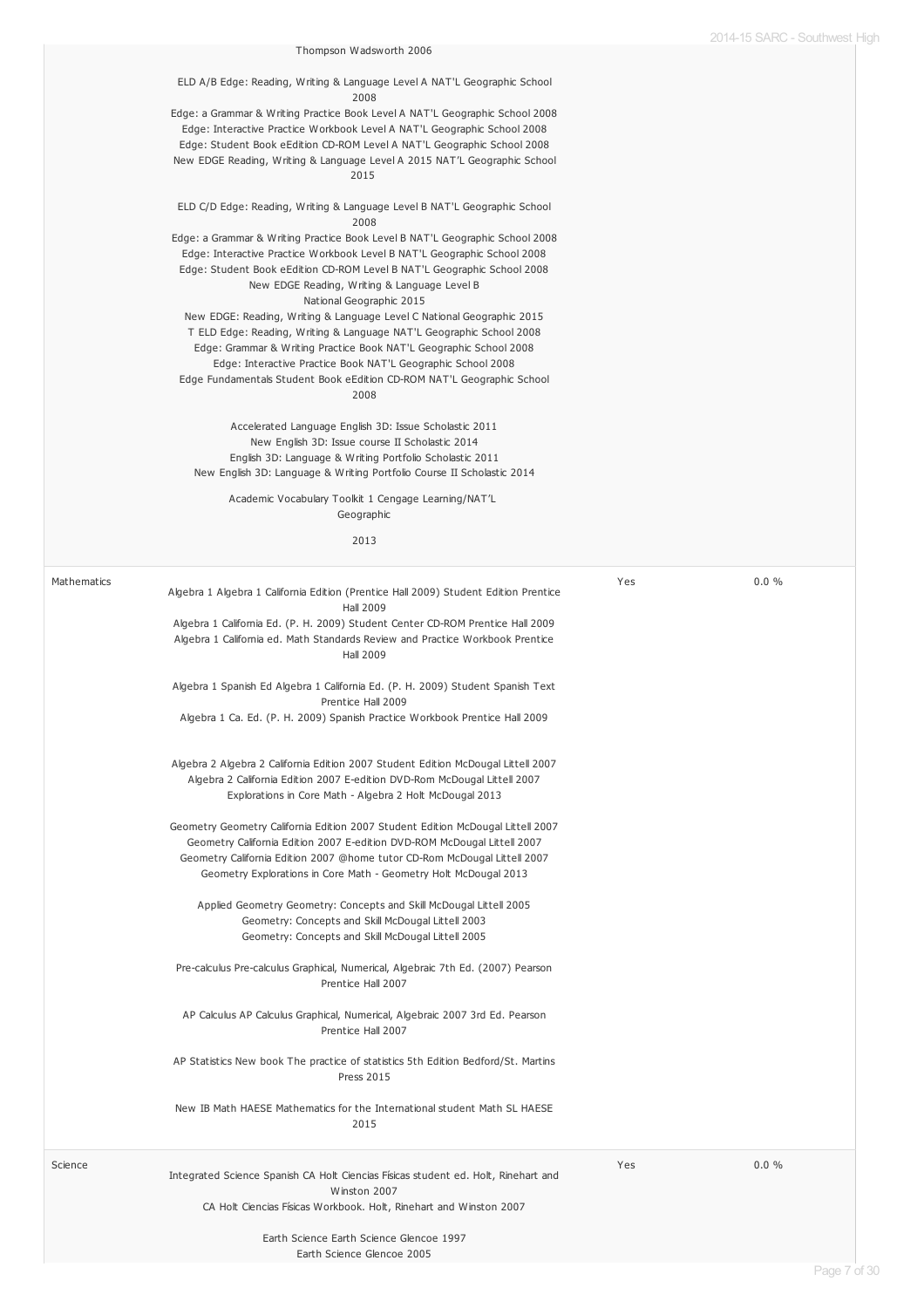|                  | Biology Biology: Dynamics of life (2005) Glencoe 2005<br>Biology Dynamics of life student CA ed. works 3 Discs McGraw/Hill 2005                                                                                                                                                                                                                                                                                   |     |      |
|------------------|-------------------------------------------------------------------------------------------------------------------------------------------------------------------------------------------------------------------------------------------------------------------------------------------------------------------------------------------------------------------------------------------------------------------|-----|------|
|                  | Biology Spanish ed. Biologia la Dinamica de la vide 2004 McGraw/Hill 2005                                                                                                                                                                                                                                                                                                                                         |     |      |
|                  | AP Biology New 13/14 s. yr Campbell Biology AP 9th edition Addiso/Wesley 2011<br>Biology 9th Edition McGraw Hill 2006                                                                                                                                                                                                                                                                                             |     |      |
|                  | Chemistry Prentice Hall Chemistry Pearson/ Prentice Hall 2005<br>Prentice Hall Chemistry Student Express 2CD-ROM set Textbook on CD-ROM<br>Pearson/ Prentice Hall 2005<br>Chemistry in the Community 5th Edition Freeman 2006<br>IB Chemistry Chemistry HL Pearson 2nd Edition Pearson 2015                                                                                                                       |     |      |
|                  | AP Chemistry Chemistry: The Central Science 13th Edition Pearson/ Prentice Hall<br>2015                                                                                                                                                                                                                                                                                                                           |     |      |
|                  | Physics Physics: Principle and problems 2nd ed Glencoe/McGraw 2002<br>Physics: Principle and problems Glencoe/McGraw 1995                                                                                                                                                                                                                                                                                         |     |      |
|                  | AP Physics College Physics 10th Edition (includes web assign) Cengage Learning                                                                                                                                                                                                                                                                                                                                    |     |      |
|                  | 2015<br>College Physics Enhanced 7th edition (includes web assign) Thomson 2006                                                                                                                                                                                                                                                                                                                                   |     |      |
|                  | Anatomy & Physiology Essentials of Anatomy & Physiology Fifth Edition Pearson<br>2010                                                                                                                                                                                                                                                                                                                             |     |      |
|                  | Martini's Atlas of the Human Body Pearson 2009<br>Get ready for A& P with student access kit (online access) Pearson 2010<br>Interactive Physiology: 10 system suite CD-ROM Pearson 2008                                                                                                                                                                                                                          |     |      |
| History-Social   | World History Modern World History: Patterns of interactions McDougal Littell 2003                                                                                                                                                                                                                                                                                                                                | Yes | 0.0% |
| Science          | World History Spanish Historia Del Mundo: El mundo Moderno (California Edition) 07                                                                                                                                                                                                                                                                                                                                |     |      |
|                  | Pearson/Prentics Hall 2007<br>Not at SHS Comprende Tu Mundo: Su Historia, Sus Culturas Jarrett Publishing Co.<br>1991                                                                                                                                                                                                                                                                                             |     |      |
|                  | AP European History New A History of Western Society Since 1300 11th Ed.<br>Bedford/St. Martins Press 2015<br>A History of Western society 7th Edition Houghton Mifflin 2003<br>A History of Western Society II 7th edition: Study Guide (From the renaissance)<br>Houghton Mifflin 2003<br>Not at SHS Discovering the Western Past a look at the evidence Volume II: since<br>1500 5th ed. Houghton Mifflin 2004 |     |      |
|                  | U.S. History The Americans: Reconstruction to the 21st Century McDougal Littell<br>2003                                                                                                                                                                                                                                                                                                                           |     |      |
|                  | AP. U.S. History New 14/15 s.yr The American Pageant 15th ed. Cengage Learning<br>2013<br>The American Pageant 12th Edition Houghton Mifflin 2002                                                                                                                                                                                                                                                                 |     |      |
|                  | Government Magruder's American Government (2003 Revised) Prentice Hall 2003                                                                                                                                                                                                                                                                                                                                       |     |      |
|                  | AP Government The American Democracy (Seventh Edition) AP McGraw Hill 2005                                                                                                                                                                                                                                                                                                                                        |     |      |
|                  | Economics Economics: Principles and Practices(2003) Glencoe/McGraw Hill 2003                                                                                                                                                                                                                                                                                                                                      |     |      |
|                  | AP Economics Economics: Principles, Problems, and Policies (Sixteenth ed) McGraw<br><b>Hill 2005</b>                                                                                                                                                                                                                                                                                                              |     |      |
|                  | New IB Geography Geography Course companion for IB Diploma Program Oxford<br>University Press 2015                                                                                                                                                                                                                                                                                                                |     |      |
| Foreign Language | French 1 Allez, Viens! Level 1 HRW 2006<br>Allez, Viens! Level 1 workbook HRW 2006                                                                                                                                                                                                                                                                                                                                | Yes | 0.0% |
|                  | French 2 Allez, Viens! Level 2 HRW 2006<br>Allez, Viens! Level 2 workbook HRW 2006                                                                                                                                                                                                                                                                                                                                |     |      |
|                  | French 3 / AP French New Allez Viens! Level 3 HRW 2003                                                                                                                                                                                                                                                                                                                                                            |     |      |
|                  |                                                                                                                                                                                                                                                                                                                                                                                                                   |     |      |

Spanish 1 native El español para nosotros Level 1 McGraw-Hill 2006 El español para nosotros Level 1 Stu. Wk.book McGraw Hill 2006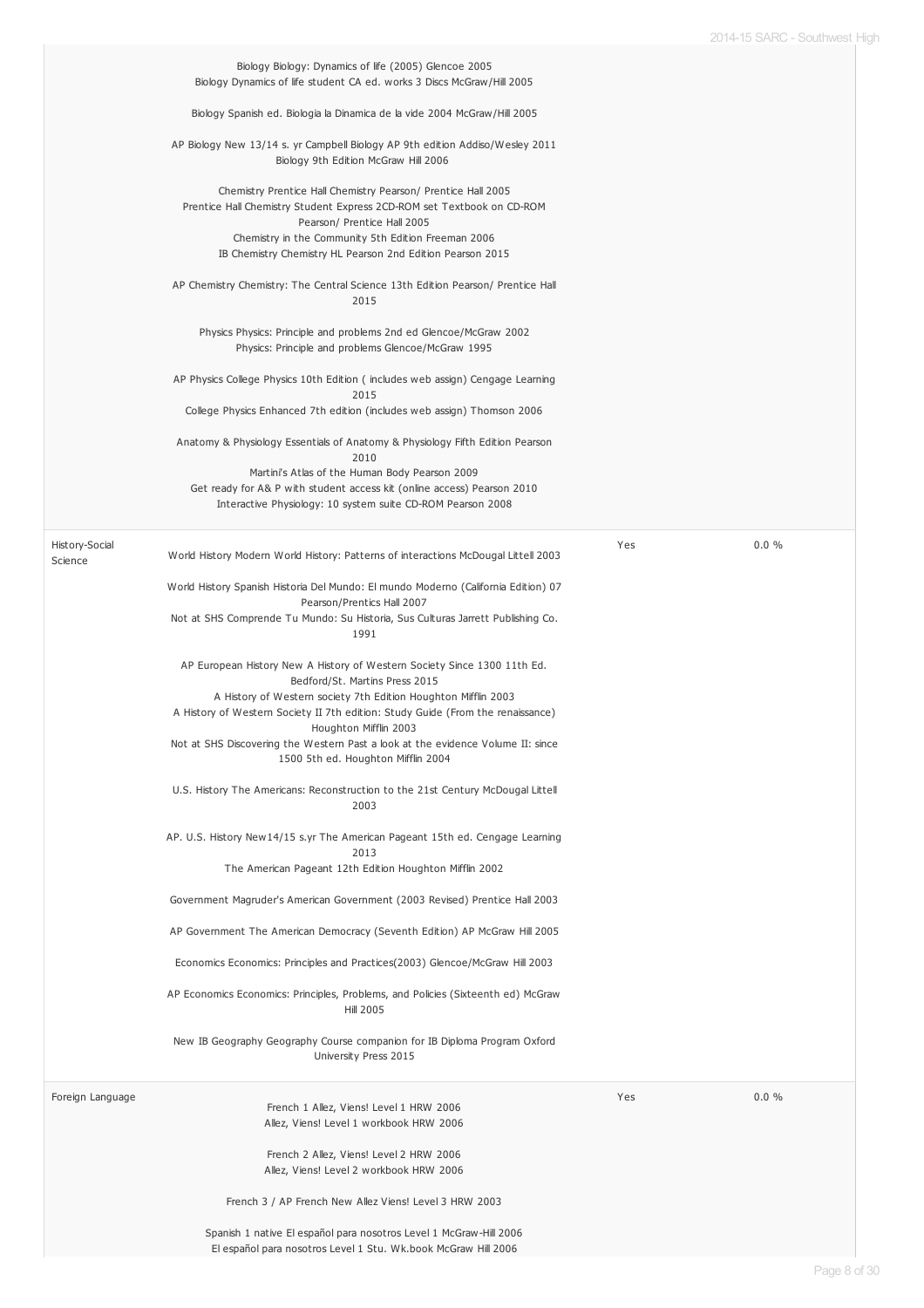|                                    | Spanish 2 native El español para nosotros Level 2 McGraw Hill 2006<br>El español para nosotros Level 2 Stu. Wk.book McGraw Hill 2006                                                                                                                                                           |     |       |
|------------------------------------|------------------------------------------------------------------------------------------------------------------------------------------------------------------------------------------------------------------------------------------------------------------------------------------------|-----|-------|
|                                    | Spanish 1/2 non-native Dos Mundos: Fifth Edition McGraw Hill 2002                                                                                                                                                                                                                              |     |       |
|                                    | Spanish 3 Espanol Level 3 Santillana Santillana 2015<br>Espanol Santillan Pratice work book Level 3 Santillana 2015<br>Spanish for Mastery 3 Situaciones D. C. Heath 1994<br>Spanish for Mastery 3 Stituaciones D.C. Heath 1998<br>Spanish for Mastery 3 Situaciones Workbook D. C. Heath 1988 |     |       |
|                                    | APSpanish New 13/14 s. yr. Temas: AP Spanish Language and Culture Visata<br>Higher Learning 2014<br>AP Spanish Language and Culture Exam Preparation Visata Higher Learning 2014                                                                                                               |     |       |
| Health                             | Glencoe Health McGraw Hill 2004<br>New Health Pearson 2015<br>New Career Choices: A guide for teens and young adults Academic Innovations<br>2015<br>New Workbook and Portfolio: For Career choices text, Academic Innovations 2015                                                            | Yes | 0.0%  |
| Visual and<br>Performing Arts      | Music appreciation Music! : Its role and importance in our lives Glencoe/<br>McGraw 2006                                                                                                                                                                                                       | Yes | 0.0%  |
|                                    | AP Music & Theory Musician's Guide to Theory and Analysis Norton 2005<br>The musician's guide to theory and analysis: Workbook Norton 2006                                                                                                                                                     |     |       |
|                                    | IB Music Music for Analysis: Examples from the common practice period. For IB<br>Diploma Programme Oxford University press 2015                                                                                                                                                                |     |       |
|                                    | Guitar New First Year Guitar Class Guitar Resources 2007                                                                                                                                                                                                                                       |     |       |
|                                    | Tech Theater New Theatrical Design and Production 6th edition McGraw Hill 2008<br>New The Manga Guide to Electricity No Scratch Press 2009                                                                                                                                                     |     |       |
| Science Lab Eqpmt<br>(Grades 9-12) | <b>NA</b>                                                                                                                                                                                                                                                                                      | Yes | 0.0 % |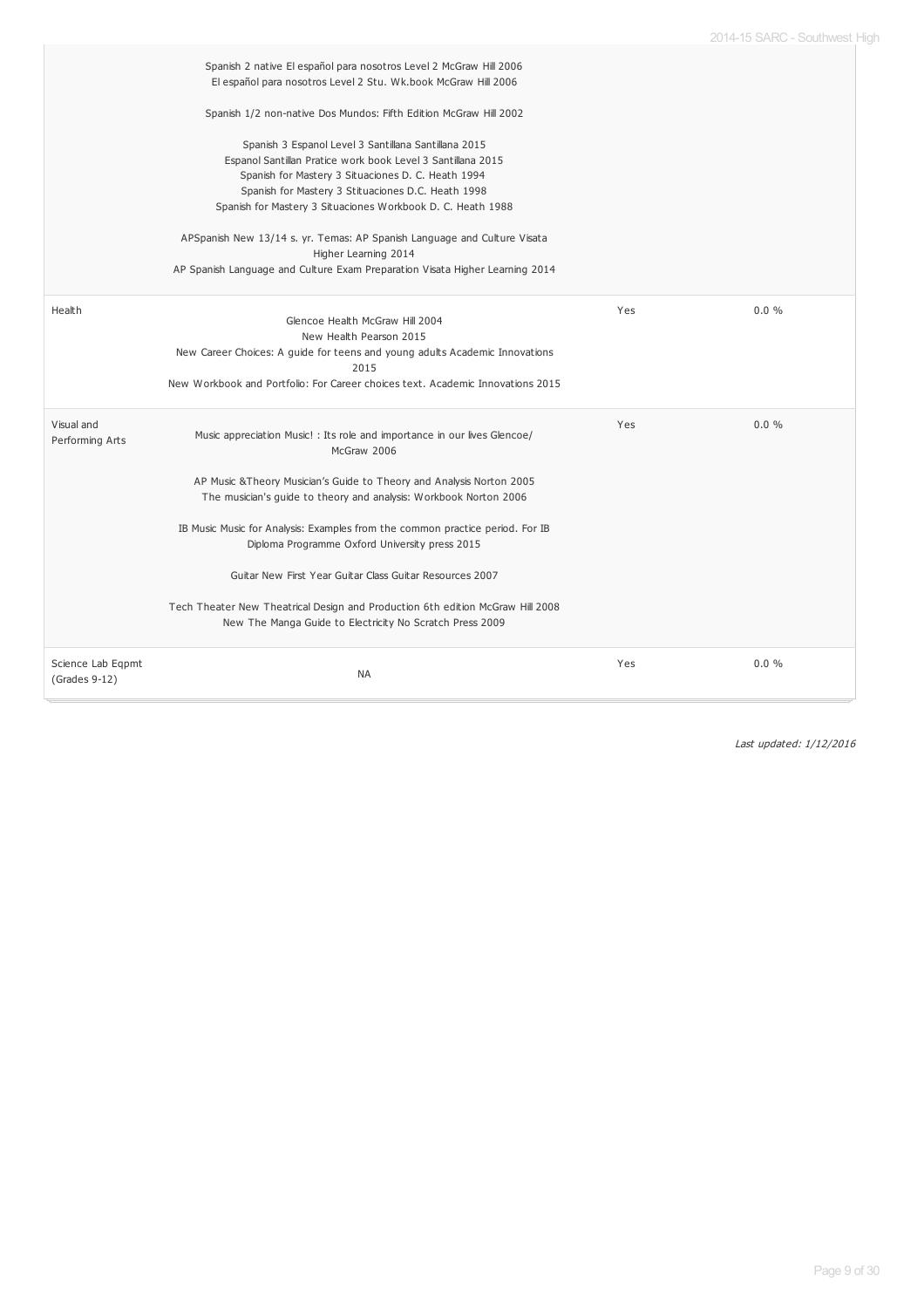.<br>Tang di sebuah di sebuah di sebagai di di sebagai di sebagai di sebuah di sebagai di sebagai di sebagai di seb

and the company of the state of the state of the state of the state of the state of the state of the state of

#### School Facility Conditions and Planned Improvements - Most Recent Year

#### Southwest

#### School Facility Conditions and Planned Improvements - Most Recent Year

opened in 1996. The learning environment is safe, attractive and free from disruption for our students. The campus is kept clean and is free from graffiti. The school facility is in good condition, repair are made as needed and maintained by regular interior and exterior painting. Some minor interior roof repair completed during the summer of 2015. Of particular note are the following facilities: a centrally located media center, the 1130 seat Performing Arts Theatre, the gymnasum, a 1750 seat athletic stadium and an integrated data system that uses fber-optic cabing, with all of our facilities providing wireless connections. They accommodate approximately 3000 people. The physical quality of our school buildings influences learning and teaching. We strive to meet the needs of our population. We we come your suggestions for improvements. The results of the most recent completed school site inspection have determined the school facility is in Fair condition.

Last updated: 5/11/2016

#### School Facility Good Repair Status - Most Recent Year

Year and month in which data were collected: October 2015

| <b>System Inspected</b>                                               | Rating | <b>Repair Needed and Action Taken</b><br>or Planned                                                                                    |
|-----------------------------------------------------------------------|--------|----------------------------------------------------------------------------------------------------------------------------------------|
| Systems: Gas Leaks,<br>Mechanical/HVAC, Sewer                         | Good   |                                                                                                                                        |
| Interior: Interior Surfaces                                           | Good   | Painting to the inside of our theater<br>and classrooms were completed as<br>needed over the summer.                                   |
| Cleanliness: Overall<br>Cleanliness, Pest/Vermin<br>Infestation       | Cood   |                                                                                                                                        |
| Electrical: Electrical                                                | Cood   |                                                                                                                                        |
| Restrooms/Fountains:<br>Restrooms, Sinks/Fountains                    | Good   | 1 additional chilled water fountain<br>installed and are maintained as<br>needed.                                                      |
| Safety: Fre Safety, Hazardous<br>Materials                            | Good   |                                                                                                                                        |
| Structural: Structural<br>Damage, Roofs                               | Poor   | Roof repair completed over the<br>summer, with additional repairs still<br>pending.                                                    |
| External: Playground/School<br>Grounds,<br>Windows/Doors/Gates/Fences | Poor   | Additon of lock blocks to all<br>classrooms on campus competed,<br>addition of lockblocks needed inside<br>the adminstration building. |

#### **Overall Facility Rate - Most Recent Year**

Year and month in which data were collected: October 2015

|                                                                                                                          |  |  |  | the contract of the contract of the contract of the contract of the contract of the contract of the contract of |      |  |  |
|--------------------------------------------------------------------------------------------------------------------------|--|--|--|-----------------------------------------------------------------------------------------------------------------|------|--|--|
| Overal Rating                                                                                                            |  |  |  |                                                                                                                 | Fair |  |  |
| in the the strength of resident resident in the strength of the strength of the strength of the strength of the strength |  |  |  |                                                                                                                 |      |  |  |

.<br>Transport the collection of the compact of the compact of the compact of the compact of the collection of the collection of the collection of the collection of the collection of the collection of the collection of the co

Last updated: 5/11/2016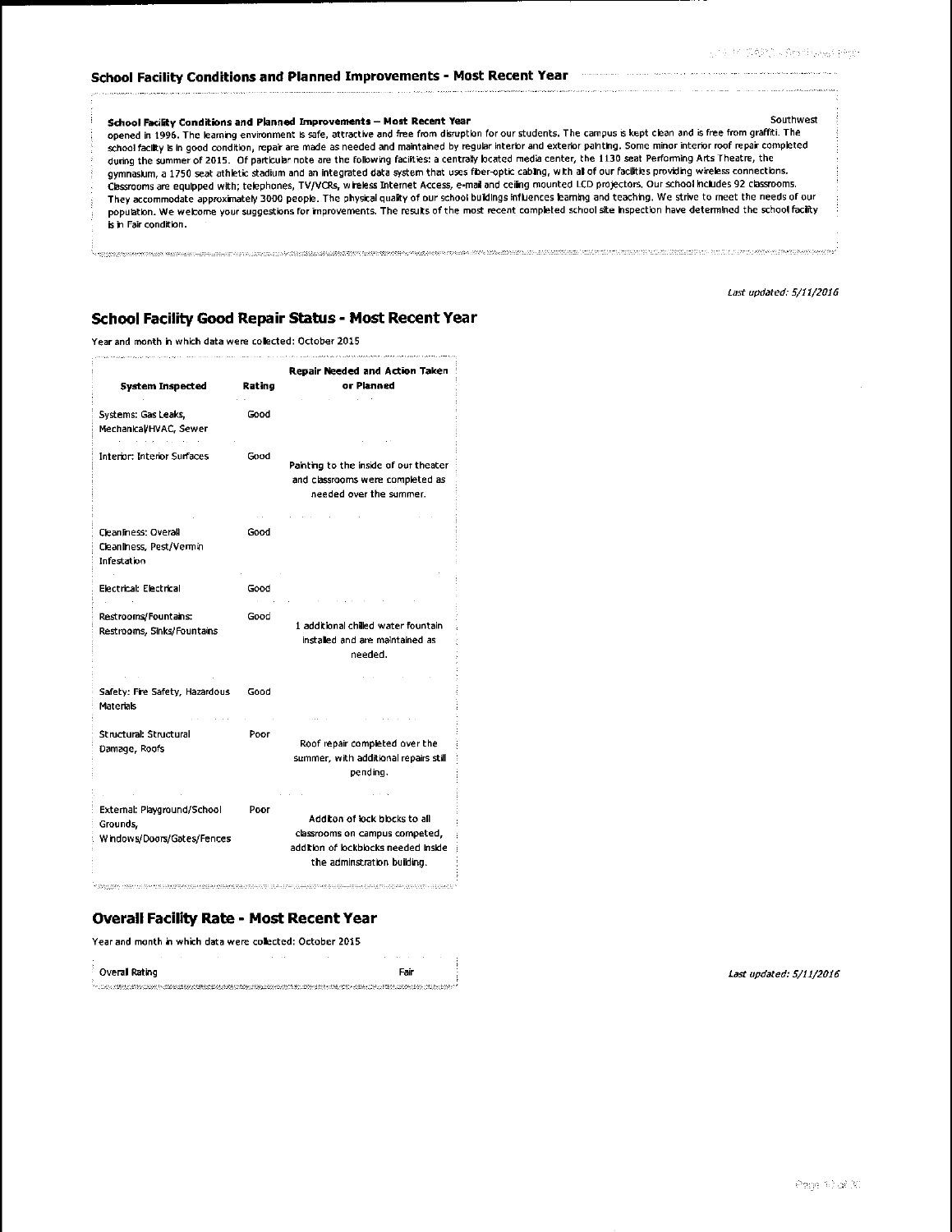## **B. Pupil Outcomes**

# **State Priority: Pupil Achievement**

The SARC provides the following information relevant to the State priority: Pupil Achievement (Priority 4):

- Statewide assessments (i.e., California Assessment of Student Performance and Progress [CAASPP], Science California Standards Tests); and
- The percentage of pupils who have successfully completed courses that satisfy the requirements for entrance to the University of California and the California State University, or career technical education sequences or programs of study

#### **California Assessment of Student Performance and Progress Results for All Students (School Year 2014-15)**

|                                                      |        | Percent of Students Meeting or Exceeding the State Standards |              |  |  |
|------------------------------------------------------|--------|--------------------------------------------------------------|--------------|--|--|
| <b>Subject</b>                                       | School | District                                                     | <b>State</b> |  |  |
| English Language Arts / Literacy (grades 3-8 and 11) | 52%    | 58%                                                          | 44%          |  |  |
| Mathematics (grades 3-8 and 11)                      | 21%    | 20%                                                          | 33%          |  |  |

Note: Percentages are not calculated when the number of students tested is ten or less, either because the number of students in this category is too small for statistical accuracy or to protect student privacy. Double dashes (--) appear in the table when the number of students tested is ten or less.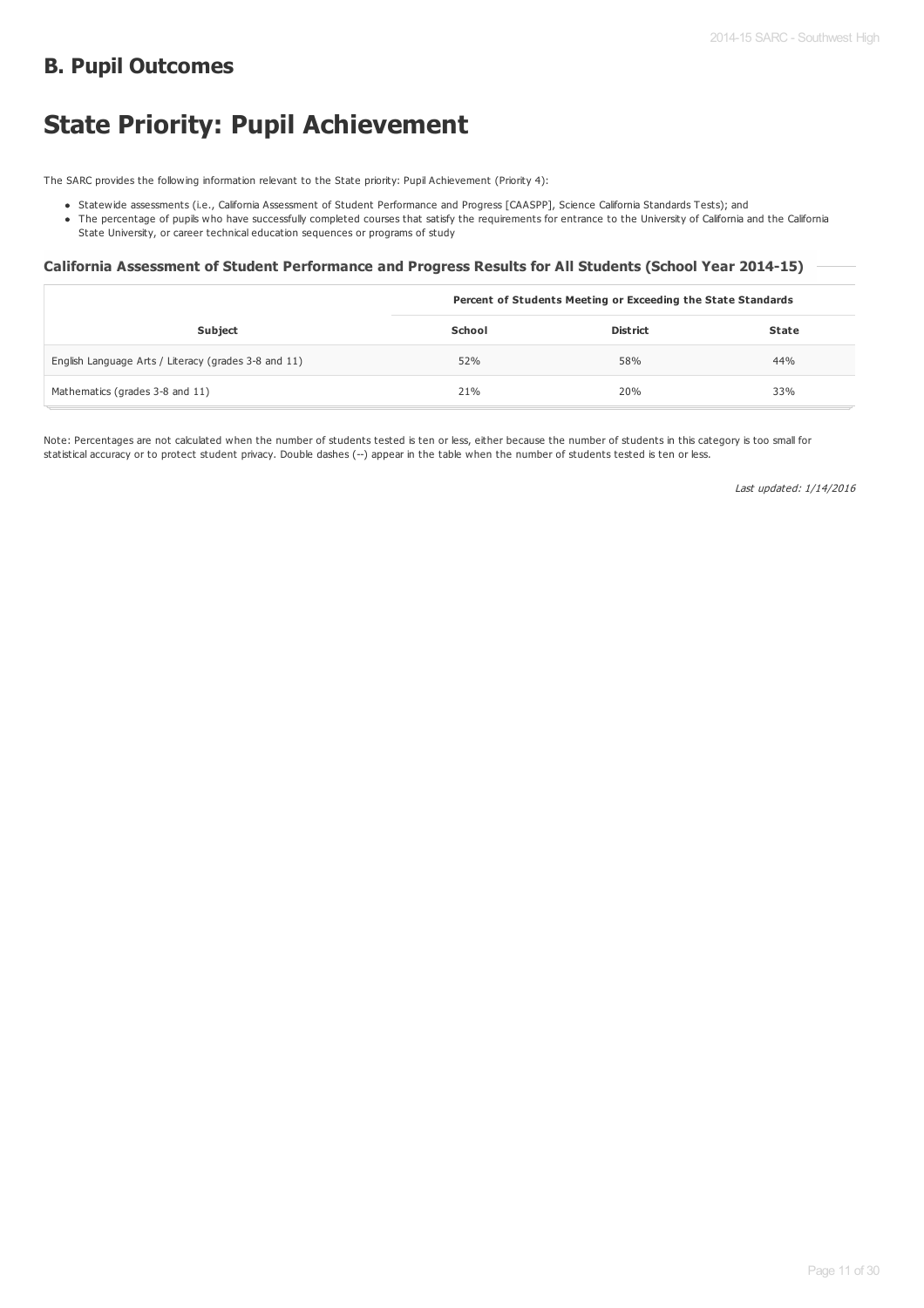| <b>Student Group</b>                                           | Total<br><b>Enrollment</b> | <b>Number</b><br><b>Tested</b> | Percent<br><b>Tested</b> | Percent<br><b>Achievement</b><br>Level $1*$ | Percent<br><b>Achievement</b><br>Level 2* | Percent<br><b>Achievement</b><br>Level $3*$ | Percent<br><b>Achievement</b><br>Level $4*$ |
|----------------------------------------------------------------|----------------------------|--------------------------------|--------------------------|---------------------------------------------|-------------------------------------------|---------------------------------------------|---------------------------------------------|
| All Students                                                   | 444                        | 418                            | 94.1%                    | 20.0%                                       | 25.0%                                     | 34.0%                                       | 17.0%                                       |
| Male                                                           | 444                        | 215                            | 48.4%                    | 20.0%                                       | 24.0%                                     | 35.0%                                       | 17.0%                                       |
| Female                                                         | 444                        | 203                            | 45.7%                    | 19.0%                                       | 26.0%                                     | 34.0%                                       | 18.0%                                       |
| <b>Black or African American</b>                               | 444                        | $\overline{2}$                 | 0.5%                     | $\overline{\phantom{a}}$                    | $\hspace{0.05cm} -\hspace{0.05cm}$        | $\overline{a}$                              | $\overline{a}$                              |
| American Indian or Alaska Native                               | 444                        | $\mathbf{1}$                   | 0.2%                     | $\overline{\phantom{a}}$                    | $-$                                       | $-$                                         | $-$                                         |
| Asian                                                          | 444                        | 9                              | 2.0%                     | $\overline{\phantom{a}}$                    | $\overline{\phantom{a}}$                  | $\overline{a}$                              | $\overline{a}$                              |
| Filipino                                                       | $\Omega$                   | $\mathbf 0$                    | 0.0%                     | 0.0%                                        | 0.0%                                      | 0.0%                                        | 0.0%                                        |
| Hispanic or Latino                                             | 444                        | 373                            | 84.0%                    | 21.0%                                       | 26.0%                                     | 35.0%                                       | 14.0%                                       |
| Native Hawaiian or Pacific Islander                            | 444                        | $\overline{2}$                 | 0.5%                     | $\qquad \qquad -$                           | $\overline{\phantom{a}}$                  |                                             |                                             |
| White                                                          | 444                        | 30                             | 6.8%                     | 10.0%                                       | 13.0%                                     | 30.0%                                       | 43.0%                                       |
| Two or More Races                                              | 444                        | $\mathbf{1}$                   | 0.2%                     | $\overline{\phantom{a}}$                    | $\overline{a}$                            | $\overline{a}$                              |                                             |
| Socioeconomically Disadvantaged                                | 444                        | 278                            | 62.6%                    | 22.0%                                       | 28.0%                                     | 34.0%                                       | 13.0%                                       |
| English Learners                                               | 444                        | 63                             | 14.2%                    | 57.0%                                       | 25.0%                                     | 10.0%                                       | 0.0%                                        |
| Students with Disabilities                                     | 444                        | 25                             | 5.6%                     | 60.0%                                       | 12.0%                                     | 12.0%                                       | $0.0\%$                                     |
| <b>Students Receiving Migrant</b><br><b>Education Services</b> | 444                        | 64                             | 14.4%                    | 23.0%                                       | 31.0%                                     | 31.0%                                       | 8.0%                                        |
| Foster Youth                                                   |                            | $\overline{\phantom{a}}$       | $\overline{\phantom{0}}$ | $\overline{\phantom{a}}$                    | $\overline{\phantom{a}}$                  | $\overline{a}$                              | $-$                                         |

Double dashes (--) appear in the table when the number of students is ten or less, either because the number of students in this category is too small for statistical accuracy or to protect student privacy.

Note: The number of students tested includes students that did not receive a score; however the number of students tested is not the number that was used to calculate the achievement level percentages. The achievement level percentages are calculated using students with scores.

\* Level 1 = Standard not met

Level 2 = Standard nearly met

Level 3 = Standard met

Level 4 = Standard exceeded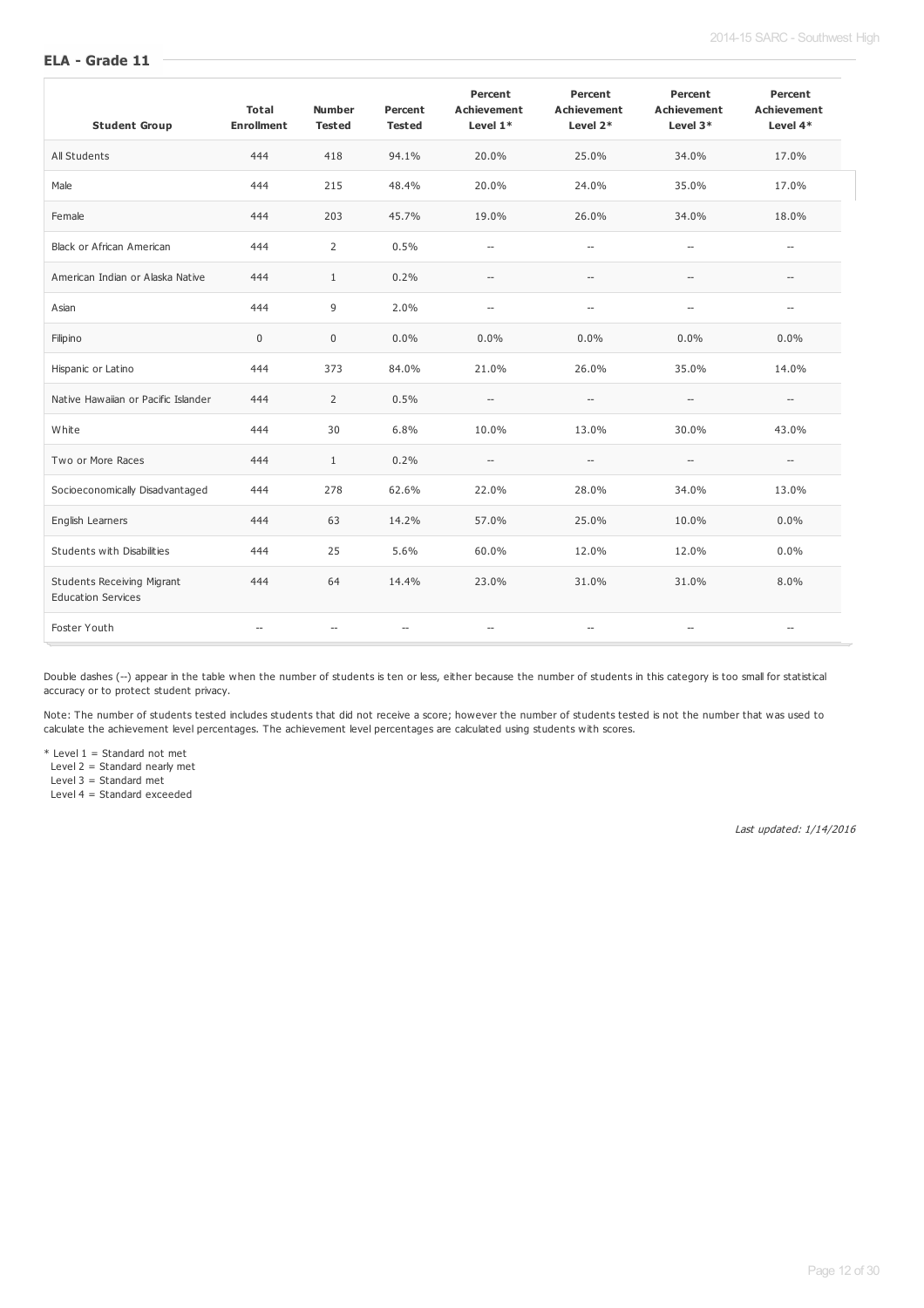## **Mathematics - Grade 11**

| <b>Student Group</b>                                           | Total<br><b>Enrollment</b> | <b>Number</b><br><b>Tested</b> | Percent<br><b>Tested</b> | Percent<br><b>Achievement</b><br>Level $1*$ | Percent<br><b>Achievement</b><br>Level 2*           | Percent<br><b>Achievement</b><br>Level 3* | Percent<br><b>Achievement</b><br>Level 4* |
|----------------------------------------------------------------|----------------------------|--------------------------------|--------------------------|---------------------------------------------|-----------------------------------------------------|-------------------------------------------|-------------------------------------------|
| All Students                                                   | 444                        | 414                            | 93.2%                    | 51.0%                                       | 26.0%                                               | 15.0%                                     | 6.0%                                      |
| Male                                                           | 444                        | 212                            | 47.7%                    | 50.0%                                       | 23.0%                                               | 17.0%                                     | 7.0%                                      |
| Female                                                         | 444                        | 202                            | 45.5%                    | 51.0%                                       | 29.0%                                               | 12.0%                                     | 5.0%                                      |
| <b>Black or African American</b>                               | 444                        | $\overline{2}$                 | 0.5%                     | $\overline{a}$                              | $-$                                                 | $\overline{\phantom{a}}$                  | $\overline{\phantom{a}}$                  |
| American Indian or Alaska Native                               | 444                        | $\mathbf{1}$                   | 0.2%                     | $\overline{a}$                              | $\hspace{0.05cm} -\hspace{0.05cm} -\hspace{0.05cm}$ | $\overline{\phantom{a}}$                  | $\overline{a}$                            |
| Asian                                                          | 444                        | 9                              | 2.0%                     | $\overline{a}$                              | $\overline{\phantom{a}}$                            | $\overline{\phantom{a}}$                  | $\overline{\phantom{a}}$                  |
| Filipino                                                       | $\Omega$                   | $\mathbf 0$                    | 0.0%                     | 0.0%                                        | 0.0%                                                | 0.0%                                      | 0.0%                                      |
| Hispanic or Latino                                             | 444                        | 370                            | 83.3%                    | 54.0%                                       | 24.0%                                               | 14.0%                                     | 5.0%                                      |
| Native Hawaiian or Pacific Islander                            | 444                        | 2                              | 0.5%                     | $\hspace{0.05cm} -\hspace{0.05cm}$          | $\overline{\phantom{a}}$                            | $-$                                       | $-$                                       |
| White                                                          | 444                        | 29                             | 6.5%                     | 17.0%                                       | 55.0%                                               | 24.0%                                     | 3.0%                                      |
| Two or More Races                                              | 444                        | $\mathbf{1}$                   | 0.2%                     | $\hspace{0.05cm} -\hspace{0.05cm}$          | $\overline{\phantom{0}}$                            | $\overline{a}$                            | $\overline{a}$                            |
| Socioeconomically Disadvantaged                                | 444                        | 277                            | 62.4%                    | 58.0%                                       | 25.0%                                               | 11.0%                                     | 4.0%                                      |
| English Learners                                               | 444                        | 62                             | 14.0%                    | 95.0%                                       | 2.0%                                                | 0.0%                                      | $0.0\%$                                   |
| Students with Disabilities                                     | 444                        | 24                             | 5.4%                     | 96.0%                                       | 4.0%                                                | 0.0%                                      | $0.0\%$                                   |
| <b>Students Receiving Migrant</b><br><b>Education Services</b> | 444                        | 65                             | 14.6%                    | 69.0%                                       | 18.0%                                               | 6.0%                                      | 3.0%                                      |
| Foster Youth                                                   |                            |                                |                          | --                                          |                                                     |                                           |                                           |

Double dashes (--) appear in the table when the number of students is ten or less, either because the number of students in this category is too small for statistical accuracy or to protect student privacy.

Note: The number of students tested includes students that did not receive a score; however the number of students tested is not the number that was used to calculate the achievement level percentages. The achievement level percentages are calculated using students with scores.

\* Level 1 = Standard not met

Level 2 = Standard nearly met

Level 3 = Standard met

Level 4 = Standard exceeded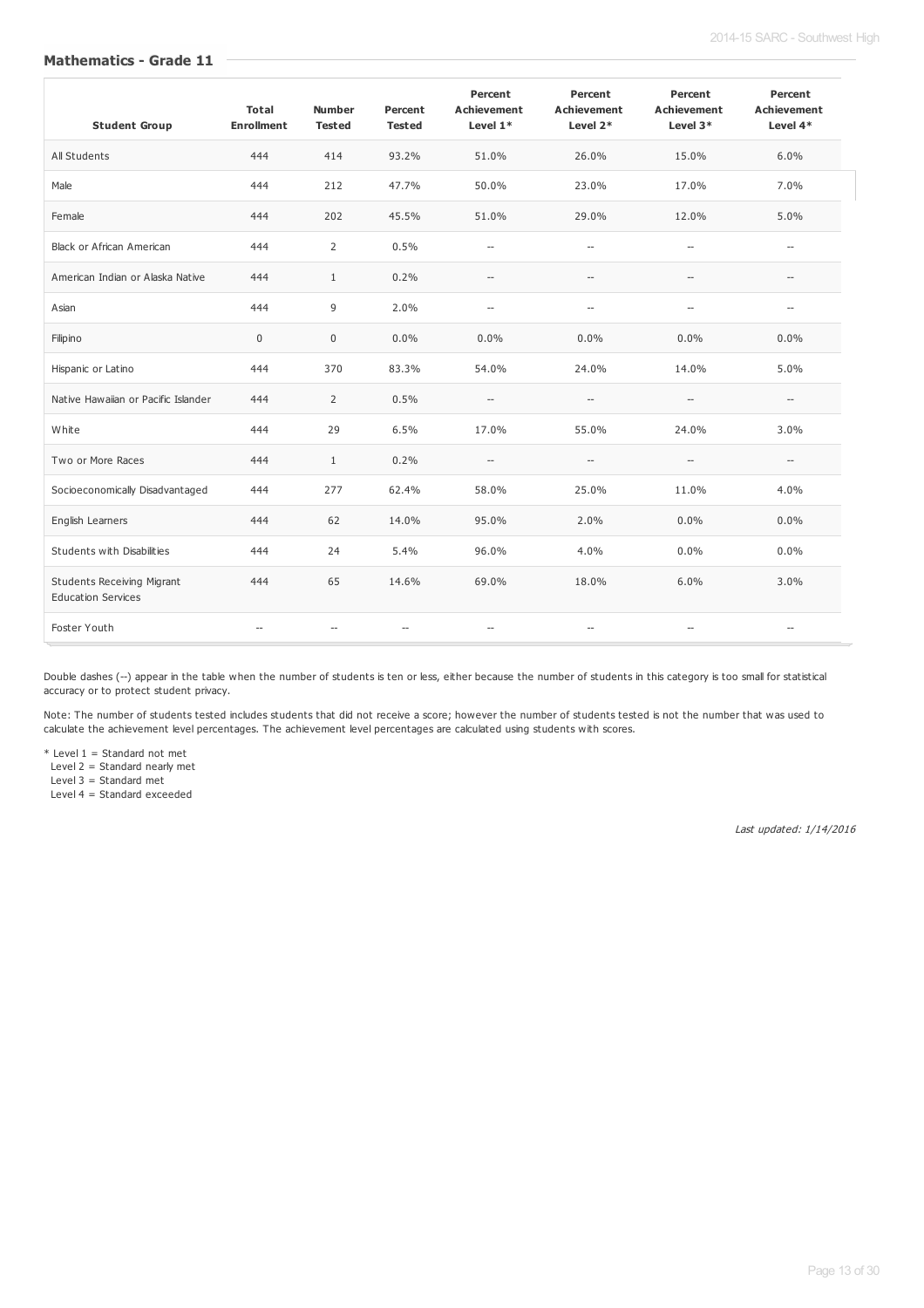## **California Standards Tests for All Students in Science – Three-Year Comparison**

|                               | Percent of Students Scoring at Proficient or Advanced (meeting or exceeding the state standards) |         |         |         |                 |         |         |              |         |  |
|-------------------------------|--------------------------------------------------------------------------------------------------|---------|---------|---------|-----------------|---------|---------|--------------|---------|--|
|                               |                                                                                                  | School  |         |         | <b>District</b> |         |         | <b>State</b> |         |  |
| <b>Subject</b>                | 2012-13                                                                                          | 2013-14 | 2014-15 | 2012-13 | 2013-14         | 2014-15 | 2012-13 | 2013-14      | 2014-15 |  |
| Science (grades 5, 8, and 10) | 44%                                                                                              | 45%     | 38%     | 41%     | 42%             | 37%     | 59%     | 60%          | 56%     |  |

Note: Scores are not shown when the number of students tested is ten or less, either because the number of students in this category is too small for statistical accuracy or to protect student privacy. Double dashes (--) appear in the table when the number of students tested is ten or less.

Last updated: 1/14/2016

## **California Standards Tests Results by Student Group in Science (School Year 2014-15)**

| <b>Student Group</b>                          | Percent of Students Scoring at Proficient or Advanced |
|-----------------------------------------------|-------------------------------------------------------|
| All Students in the LEA                       | 37%                                                   |
| All Students at the School                    | 38%                                                   |
| Male                                          | 42%                                                   |
| Female                                        | 35%                                                   |
| Black or African American                     | $\overline{\phantom{a}}$                              |
| American Indian or Alaska Native              | $\overline{\phantom{a}}$                              |
| Asian                                         | $\hspace{0.05cm} -\hspace{0.05cm} -\hspace{0.05cm}$   |
| Filipino                                      | $\overline{\phantom{a}}$                              |
| Hispanic or Latino                            | 36%                                                   |
| Native Hawaiian or Pacific Islander           | $\overline{\phantom{a}}$                              |
| White                                         | 72%                                                   |
| Two or More Races                             | $\overline{\phantom{a}}$                              |
| Socioeconomically Disadvantaged               | 31%                                                   |
| English Learners                              | 10%                                                   |
| Students with Disabilities                    | 10%                                                   |
| Students Receiving Migrant Education Services | 18%                                                   |
| Foster Youth                                  | $\hspace{0.05cm} \ldots$                              |

Note: Scores are not shown when the number of students tested is ten or less, either because the number of students in this category is too small for statistical accuracy or to protect student privacy. Double dashes (--) appear in the table when the number of students tested is ten or less.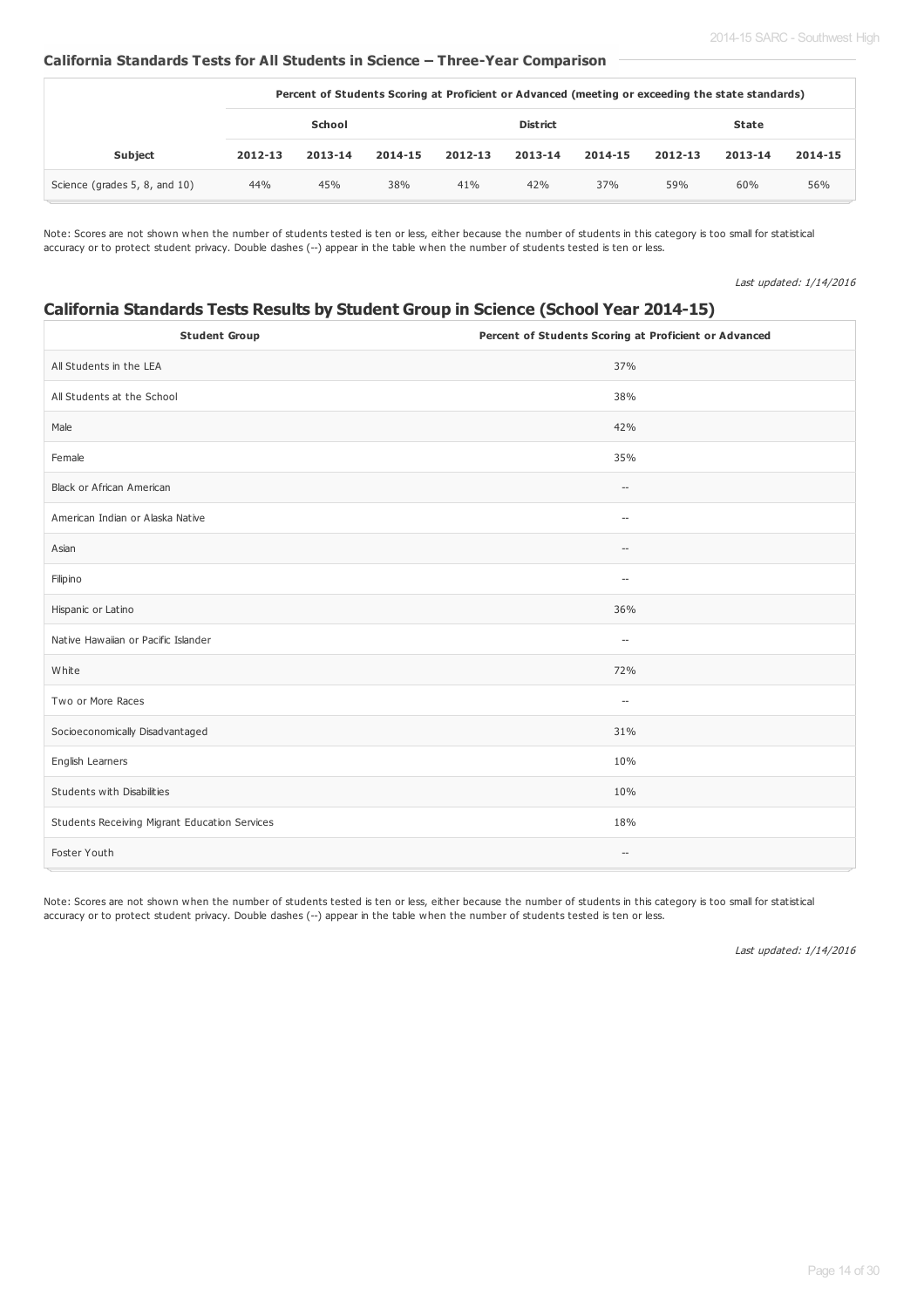#### **Career Technical Education Programs- School Year 2014-15**

The Career Technical Education (CTE) department at Southwest High School is, and has always been, a champion for college and career readiness. In supporting the concept that there are many pathways to post-high school graduation success, SHS takes great pride in the CTE courses that it offers; this being in addition to the core curriculum the school has in place which supports and prepares its university and college bound students. The CTE courses offered at SHS are meant and designed to build foundational skills in a number of career areas in addition to providing students with a paths of success in both readiness for college entrance and the acquisition of business work skills needed in the 21st century.

The faculty within the CTE Department at SHS is comprised of 8 full-time certificated employees and 2 Preliminary credentialed, who bring many years of hands on, real-world experience to their classrooms on a daily basis. This group of professional educators prides themselves on having the background, work experience and knowledge needed in each of their respective positions. The professional expertise that the department carries as a group is then imparted and promoted to their students, ultimately having the effect of preparing them for the world of work.

Courses taught within the CTE Department include the following: Intro to Computers; Tech Exploration; Health Professional; Health Science: Terminology & Health Promotion; Yearbook; Agriculture: Intro to Ag, Animal Science, Plant Science, Ag Business; Agriculture Integrated Science; Intro to Foods, Sports Medicine, Technical Theater. The following courses are considered Imperial Valley Regional Occupational Program (IVROP Courses): Computerized Accounting; Computerized Office Systems; Graphic Design; Design Animation; Dental Assistant; Ag Fabrication & Welding; Culinary Arts. Due to the myriad of courses offered, students at SHS are given multiple pathways and opportunities to grow and learn about subjects that teach job readiness skills that can land students an immediate career right out of high school. All of SHS's ROP courses follow a program of study that encourages growth, demands rigor and facilitates in-depth knowledge of the subject areas being taught. Students exit SHS's ROP programs with a solid base in the field of study they have chosen to pursue. The CTE classes at SHS also include pathways to career fields such as SACH Academy, Design Animation and AG/FFA. Some of SHS's capstone classes articulate with the local community college, IVC, and/or are A thru G approved.

All students participating in SHS's IVROP classes must prepare a professional portfolio and they receive a certificate of proficiency upon successful completion of the course. Many former students have contacted the CTE teachers at Southwest High School years later and have expressed their gratitude for the skills and knowledge they attained while taking these classes that SHS provides. Additionally, several former students have let it be known that had it not been for ROP and CTE courses, they would not have been able to pursue their dreams. The skills and knowledge that students at SHS have received, and will continue to receive, are what make the CTE Department an integral part of Southwest High School.

The CTE Department also integrates many Career Technical Student Organizations such as Future Farmers of America and HOSA: Future Health Professionals. These intra-curricular organizations provide leadership skill development, competitive events, and community service opportunities. Students compete at local, state and national levels to demonstrate their CTE skills attainment. SHS CTSO students have a history of earning local, state and national recognition and medals at the annual leadership conferences. In addition, community and industry partnership are utilized to enhance student opportunities.

#### Last updated: 1/14/2016

### **Career Technical Education Participation (School Year 2014-15)**

| Measure                                                                                                        | <b>CTE Program Participation</b> |
|----------------------------------------------------------------------------------------------------------------|----------------------------------|
| Number of Pupils Participating in CTE                                                                          | 1260                             |
| Percent of Pupils Completing a CTE Program and Earning a High School Diploma                                   | 16%                              |
| Percent of CTE Courses Sequenced or Articulated Between the School and Institutions of Postsecondary Education | 15%                              |

#### Last updated: 1/14/2016

#### **Courses for University of California and/or California State University Admission**

| <b>UC/CSU Course Measure</b>                                              |       |  |  |  |  |
|---------------------------------------------------------------------------|-------|--|--|--|--|
| 2014-15 Pupils Enrolled in Courses Required for UC/CSU Admission          | 97.4% |  |  |  |  |
| 2013-14 Graduates Who Completed All Courses Required for UC/CSU Admission | 28.3% |  |  |  |  |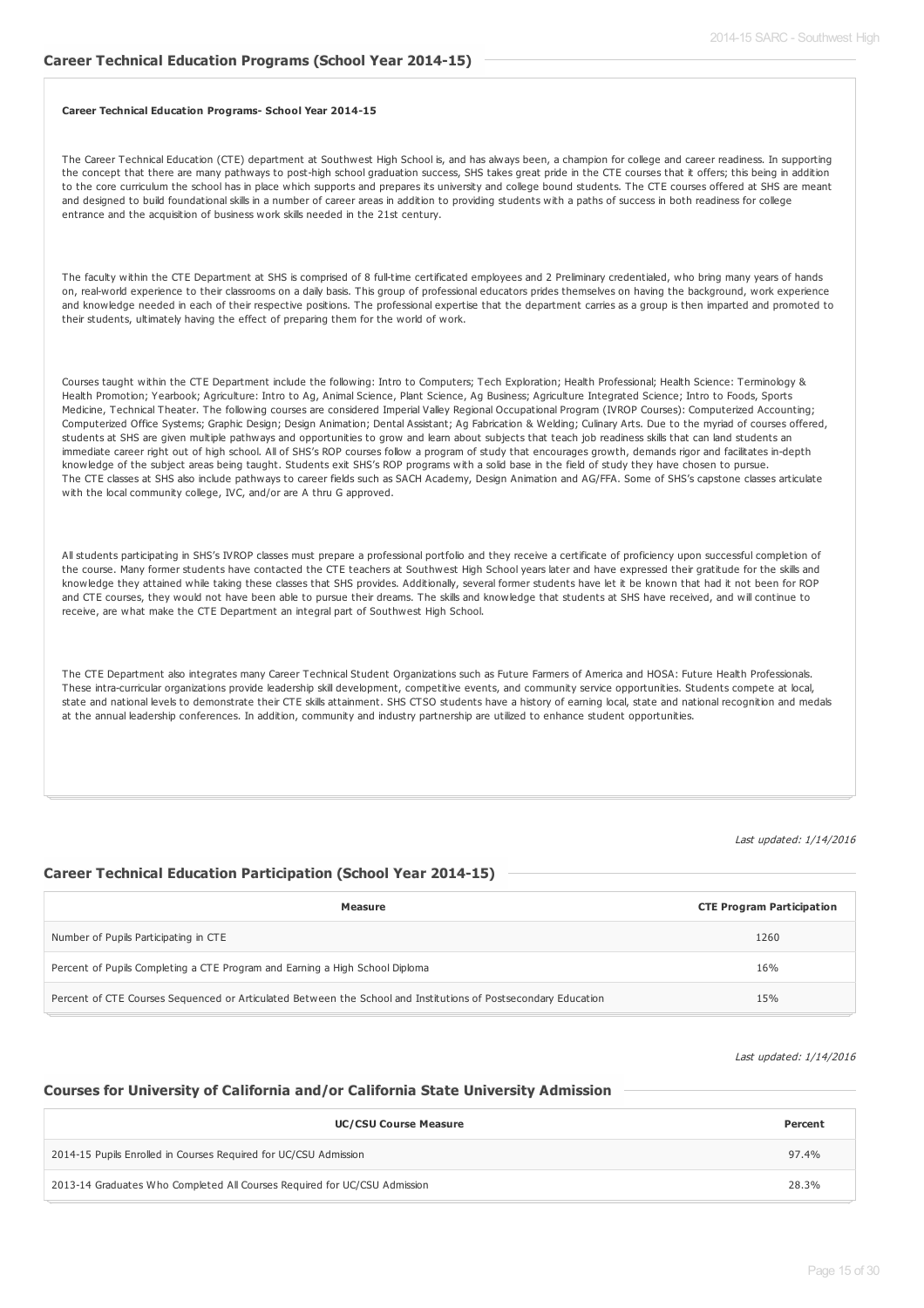# **State Priority: Other Pupil Outcomes**

The SARC provides the following information relevant to the State priority: Other Pupil Outcomes (Priority 8):

Pupil outcomes in the subject areas of English, mathematics, and physical education

### **California High School Exit Examination Results For Grade Ten Students – Three-Year Comparison (if applicable)**

|                       |         |         |         |                 | Percent of Students Scoring at Proficient or Advanced |         |         |         |         |
|-----------------------|---------|---------|---------|-----------------|-------------------------------------------------------|---------|---------|---------|---------|
|                       |         | School  |         | <b>District</b> |                                                       |         | State   |         |         |
| Subject               | 2012-13 | 2013-14 | 2014-15 | 2012-13         | 2013-14                                               | 2014-15 | 2012-13 | 2013-14 | 2014-15 |
| English Language Arts | 55%     | 56%     | 58%     | 53%             | 53%                                                   | 57%     | 57%     | 56%     | 58%     |
| Mathematics           | 60%     | 62%     | 62%     | 59%             | 59%                                                   | 59%     | 60%     | 62%     | 59%     |

Note: Percentages are not calculated when the number of students tested is ten or less, either because the number of students in this category is too small for statistical accuracy or to protect student privacy. Double dashes (--) appear in the table when the number of students tested is ten or less.



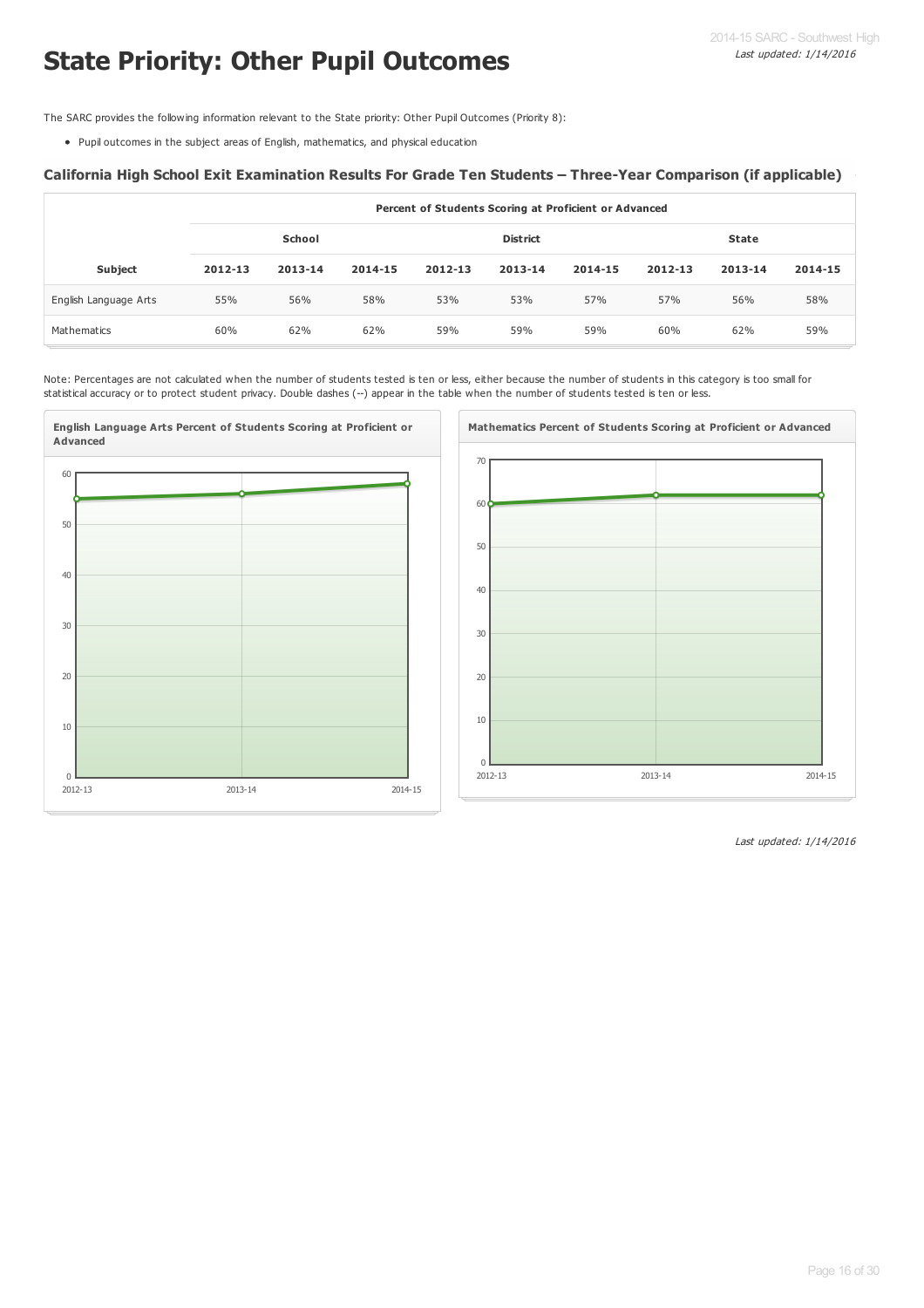## **California High School Exit Examination Grade Ten Results by Student Group (School Year 2014-15) (if**

### **applicable)**

|                                                  | <b>English Language Arts</b><br><b>Mathematics</b> |                              |                            |                                         |                              |                            |
|--------------------------------------------------|----------------------------------------------------|------------------------------|----------------------------|-----------------------------------------|------------------------------|----------------------------|
| <b>Student Group</b>                             | <b>Percent Not</b><br>Proficient                   | Percent<br><b>Proficient</b> | Percent<br><b>Advanced</b> | <b>Percent Not</b><br><b>Proficient</b> | Percent<br><b>Proficient</b> | Percent<br><b>Advanced</b> |
| All Students in the LEA                          | 43%                                                | 30%                          | 28%                        | 41%                                     | 40%                          | 20%                        |
| All Students at the School                       | 42%                                                | 28%                          | 30%                        | 38%                                     | 40%                          | 21%                        |
| Male                                             | 52%                                                | 24%                          | 24%                        | 38%                                     | 41%                          | 22%                        |
| Female                                           | 31%                                                | 33%                          | 37%                        | 39%                                     | 40%                          | 21%                        |
| <b>Black or African American</b>                 | $\frac{0}{0}$                                      | $\frac{0}{0}$                | $\frac{0}{0}$              | $\%$                                    | $\frac{0}{0}$                | $\%$                       |
| American Indian or Alaska Native                 | $\frac{0}{0}$                                      | $\frac{0}{0}$                | $\frac{0}{0}$              | $\frac{0}{0}$                           | $\frac{0}{0}$                | $\frac{0}{0}$              |
| Asian                                            | $\frac{0}{0}$                                      | $\frac{0}{0}$                | $\frac{0}{0}$              | $\%$                                    | $\frac{0}{0}$                | $\frac{0}{0}$              |
| Filipino                                         | $\%$                                               | $\frac{0}{0}$                | $\frac{0}{0}$              | $\%$                                    | $\frac{0}{0}$                | $\%$                       |
| Hispanic or Latino                               | 44%                                                | 29%                          | 27%                        | 40%                                     | 41%                          | 19%                        |
| Native Hawaiian or Pacific Islander              | $\%$                                               | $\frac{0}{0}$                | $\frac{0}{0}$              | $\%$                                    | $\frac{0}{0}$                | $\%$                       |
| White                                            | 14%                                                | 18%                          | 68%                        | 21%                                     | 39%                          | 39%                        |
| Two or More Races                                | $\frac{0}{0}$                                      | $\frac{0}{0}$                | $\frac{0}{0}$              | $\frac{0}{0}$                           | $\frac{0}{0}$                | $\%$                       |
| Socioeconomically Disadvantaged                  | 50%                                                | 28%                          | 22%                        | 44%                                     | 39%                          | 16%                        |
| English Learners                                 | 85%                                                | 14%                          | $1\%$                      | 72%                                     | 27%                          | $1\%$                      |
| Students with Disabilities                       | 92%                                                | 5%                           | 3%                         | 86%                                     | 14%                          | $\%$                       |
| Students Receiving Migrant Education<br>Services | 54%                                                | 35%                          | 11%                        | 44%                                     | 44%                          | 11%                        |
| Foster Youth                                     | $\frac{0}{0}$                                      | $\frac{0}{0}$                | $\frac{0}{0}$              | $\%$                                    | $\frac{0}{0}$                | $\frac{0}{0}$              |

Note: Percentages are not calculated when the number of students tested is ten or less, either because the number of students in this category is too small for statistical accuracy or to protect student privacy. Double dashes (--) appear in the table when the number of students tested is ten or less.

Last updated: 1/14/2016

## **California Physical Fitness Test Results (School Year 2014-15)**

|             | <b>Percent of Students Meeting Fitness Standards</b> |                              |                             |  |  |
|-------------|------------------------------------------------------|------------------------------|-----------------------------|--|--|
| Grade Level | <b>Four of Six Standards</b>                         | <b>Five of Six Standards</b> | <b>Six of Six Standards</b> |  |  |
| Q           | 16.6%                                                | 23.9%                        | 28.2%                       |  |  |

Note: Percentages are not calculated when the number of students tested is ten or less, either because the number of students in this category is too small for statistical accuracy or to protect student privacy.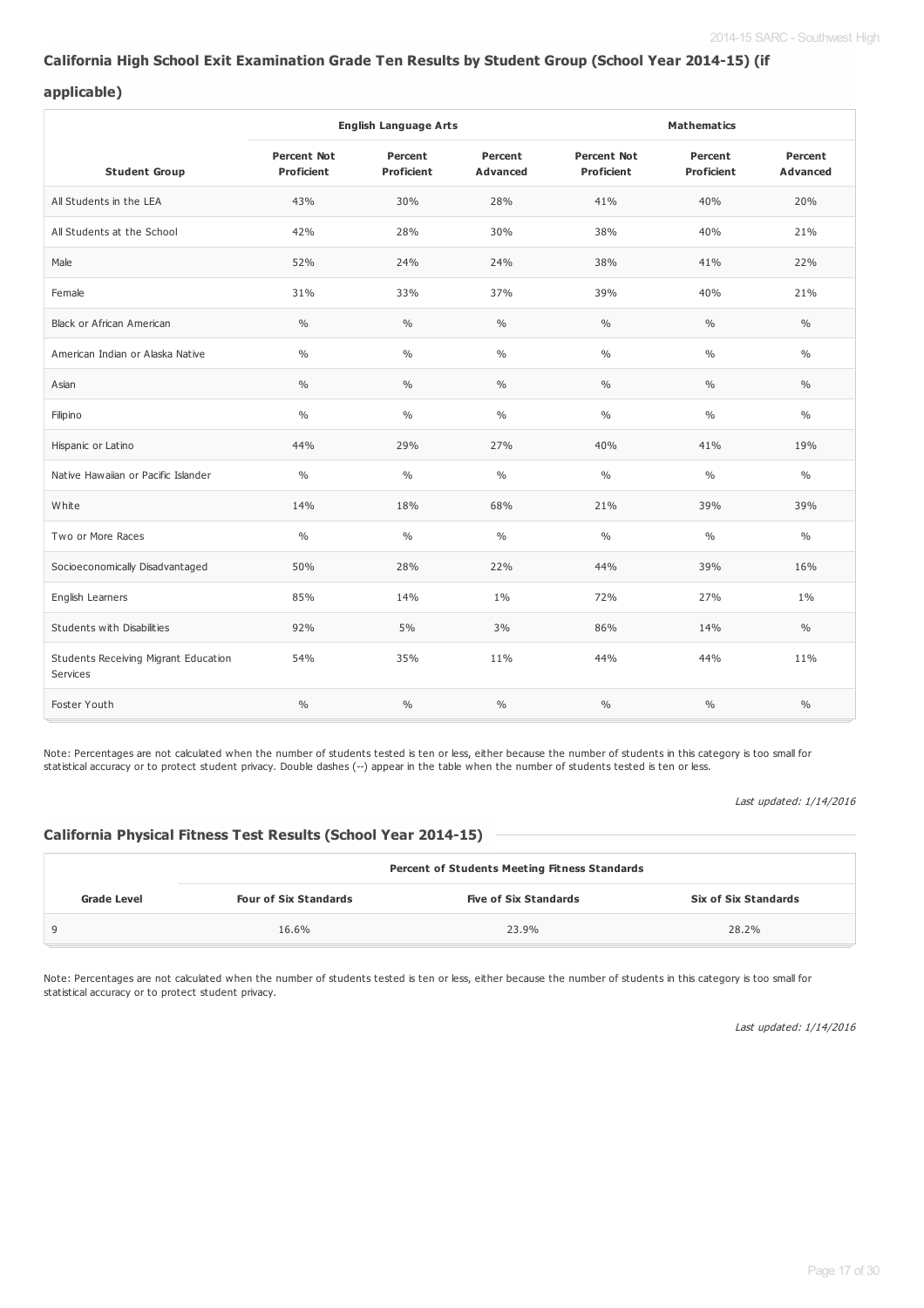## **C. Engagement**

# **State Priority: Parental Involvement**

The SARC provides the following information relevant to the State priority: Parental Involvement (Priority 3):

Efforts the school district makes to seek parent input in making decisions for the school district and each schoolsite

#### **Opportunities for Parental Involvement - Most Recent Year**

**Opportunities for Parental Involvement – School Year 2015-2016**

Contact Person Mickaelle Bonfils-Roncal(Assistant Principal) Contact Number: 760-336-4296

Eagles Booster Club, Biannual Higher Education Week, English Learners Advisory Council,Eagles Band Booster, Freshman Orientation Assembly, Title1 Services Migrant Parents Advisory Committee, 9th Grade 1st Semester Report Card Pick-Up, Senior College Day, 1st semester and 2nd semester Back-To-School Nights, Sophomore Conferences, AVID Parents Night Parent Education, Title 1 Night, SACHS Academy Parent Night, SACHS Academy Healthy Habbits Night, International Baccalaureate and Advanced Placement Courses Parent Night, LCAP Parent Meetings, School Site Council Monthly Meetings, ELD Parent Meetings, Agriculture/FFA Program Parent Meeting, SAVAPA Dance Parent Meeting,

Parental involvement is critical for students to achieve academic success. We believe that parents, teachers, counselors, students, staff and administrators can assist in a more effective manner in our school if we work together. For that reason Southwest High School is committed to create an environment where students are seen as individuals in regard to their academic, social and emotional needs.

Southwest High School communicates with all stakeholders through the regular scheduled meetings of these groups: School Site Council, the School Board, District Program Improvement Committee, District Leadership Team (DLT), Migrant Parents, ELAC and Special/Title 1 Parent Meetings, and LCAP Meetings.

Parents are actively involved in the School Site Council meetings, an advisory group of parents, students and staff that meets monthly with the principal. The School Board meets monthly at the District Office. The Migrant Parent and Bilingual Advisory Committees are supportive of our students and meet on a monthly basis. Additionally, the Booster clubs for music and athletic programs provide supplemental funding and support to enhance the total school program. We also have freshmen and Senior Parent Nights in which parents receive academic and activities information. LCAP parent meetings are scheduled once a semester.

This year, Southwest parents of English Learners were invited to biannual meetings to learn more about how to help their students to be more successful in school. Parents and community members are welcome in our school to help us continue keeping the positive commitment that we have toward our students to help them feel supported and assisted in their academic endeavors.

Parents have the opportunity to meet the teachers and understand the content and standards of the courses their children will be studying during "Back-to-School Night" held early September. Student progress is shared with parents through the Aeries Parent Portal daily and every nine weeks hard-copy reports are mailed to each home. Parents and students have access to the parent portal (Aeries website) that allows parents to view their student's attendance, grades, transcripts and homework assignments in most classes. It is very important that parents are informed when their child is not performing at a satisfactory level, therefore in the middle of the quarter, teachers send out notices to the parents of any student who is at-risk of earning a D or an F.

Since last year, Southwest has been using Blackboard Connect 5, a communication system that allows for more opportunities to communicate with parents. This system increases parents' engagement in their children's education by sending messages about events, workshops, curriculum changes, and student performance; these messages are delivered in the languages parents speak and on the device they prefer. Blackboard Connect transforms school-parent communication by allowing teachers to directly notify parents on a daily basis. Southwest also communicates with parents via a monthly newsletter that is posted on the school website (a hard copy is also available at the school).

Counselors make presentations to incoming 9th graders at their middle schools in the spring. Freshmen students are also invited to an informational assembly that is held before school begins in August. At the end of the first semester all 9th grade parents were invited to pick up the report cards and recieve information on resources and programs that our school has to offer. These meetings provide incoming freshmen and their parents with valuable information about high school. Throughout the year parents of seniors are invited to attend several informational meetings regarding senior activities, financial aid, college/career plans and programs.

We encourage parents to get involved at Southwest, and we depend upon their assistance to maintain our standards of excellence. Under the guidance of the Booster Clubs and the El Centro Education Foundation, more than 100 parents volunteer to help at events and on campus. Many more help with special fundraising events. Many of our programs would not be possible without the support of the El Centro Education Foundation, which raises funds and in-kind donations annually to enhance educational and developmental opportunities in visual and performing arts.

# **State Priority: Pupil Engagement**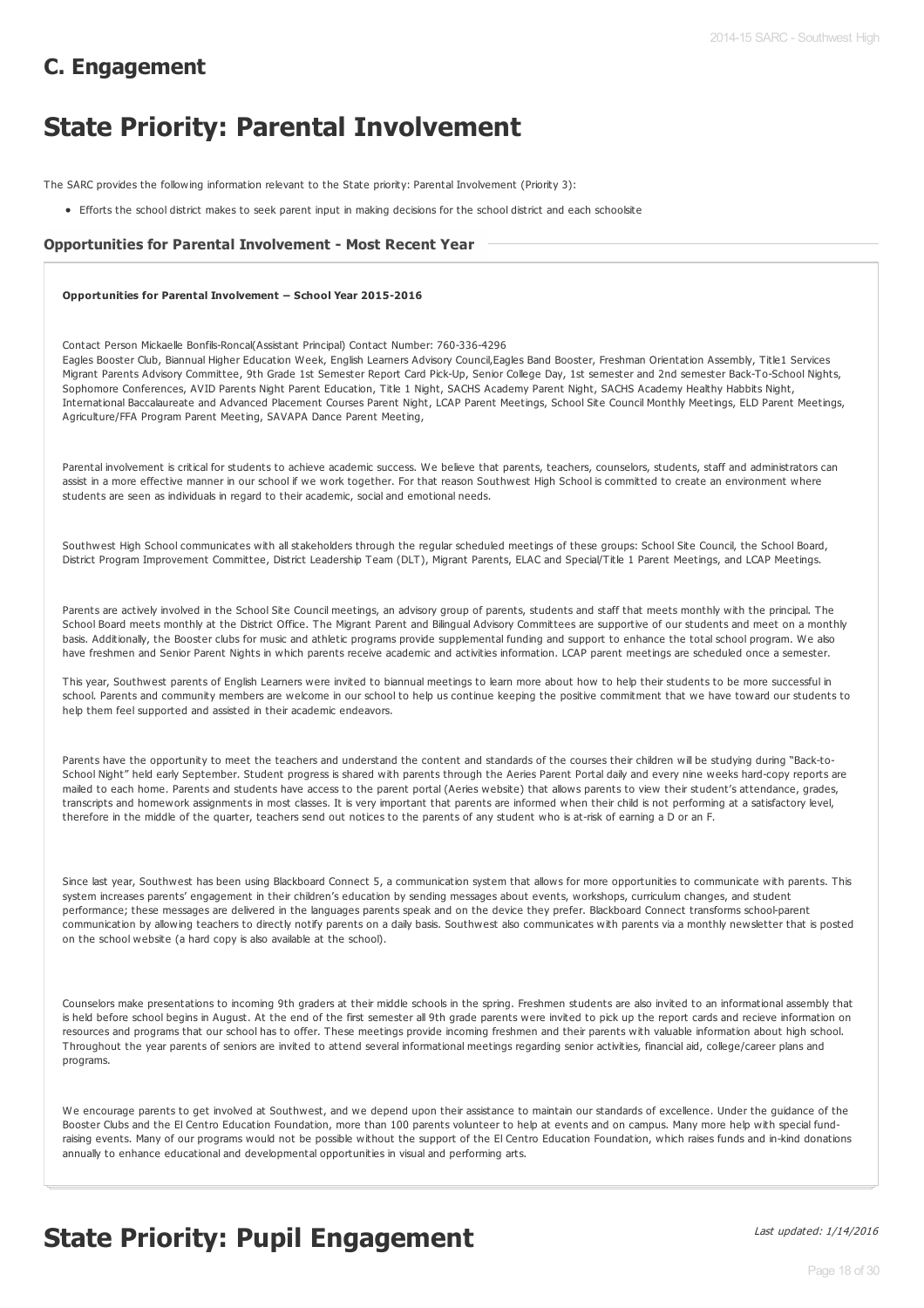The SARC provides the following information relevant to the State priority: Pupil Engagement (Priority 5):

**Dropout Rate and Graduation Rate (Four-Year Cohort Rate)**

- High school dropout rates; and
- High school graduation rates

|                        | School  |         |         | <b>District</b> |         |         | <b>State</b> |         |         |
|------------------------|---------|---------|---------|-----------------|---------|---------|--------------|---------|---------|
| <b>Indicator</b>       | 2011-12 | 2012-13 | 2013-14 | 2011-12         | 2012-13 | 2013-14 | 2011-12      | 2012-13 | 2013-14 |
| Dropout Rate           | 4.1%    | 5.2%    | 3.7%    | 6.5%            | 6.4%    | 5.6%    | 13.1%        | 11.4%   | 11.5%   |
| <b>Graduation Rate</b> | 89.40   | 90.20   | 89.10   | 84.40           | 86.00   | 84.00   | 78.87        | 80.44   | 80.95   |

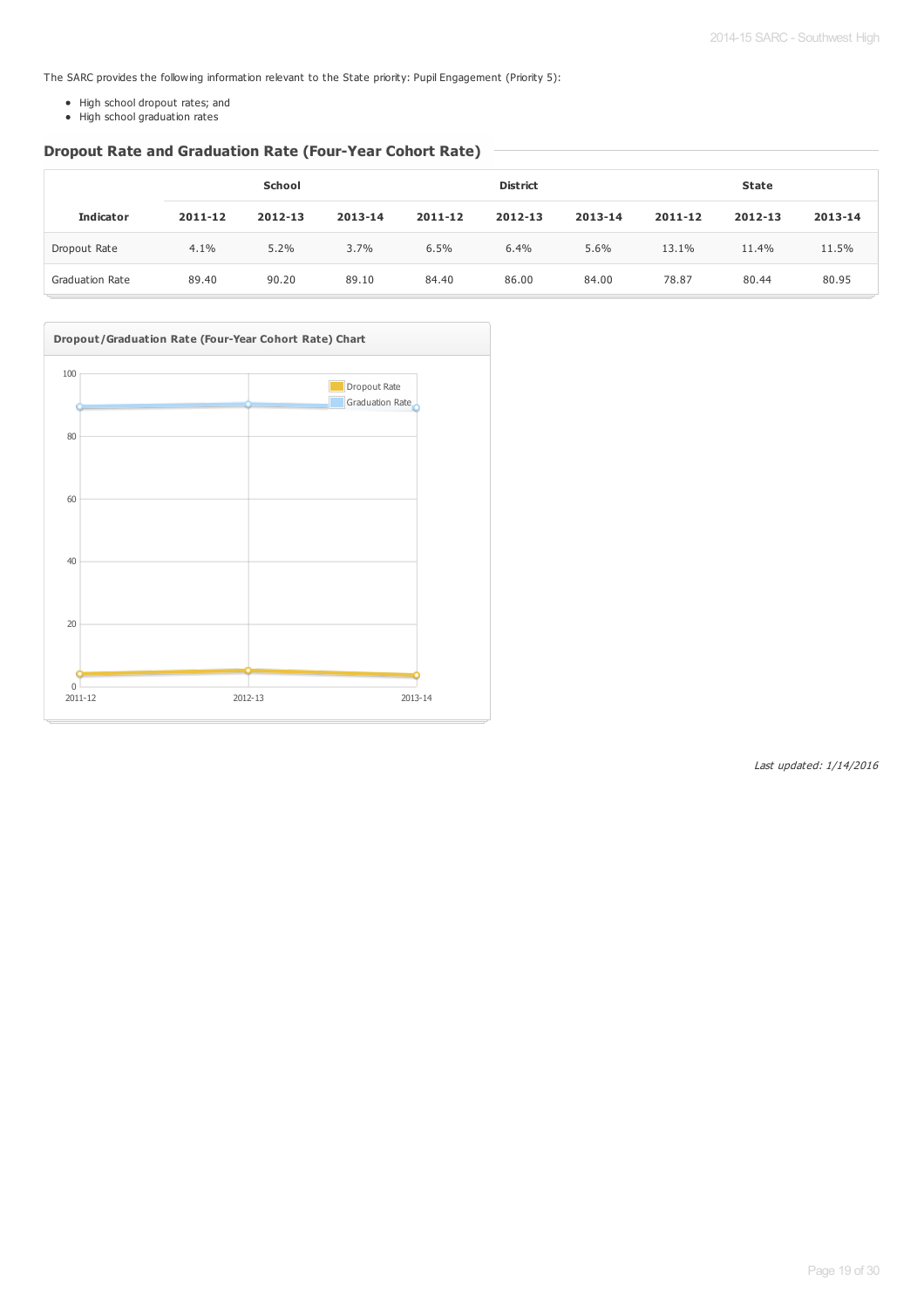## **Completion of High School Graduation Requirements**

|                                     | <b>Graduating Class of 2014</b> |                 |              |  |
|-------------------------------------|---------------------------------|-----------------|--------------|--|
| <b>Student Group</b>                | <b>School</b>                   | <b>District</b> | <b>State</b> |  |
| All Students                        | 98                              | 97              | 84           |  |
| <b>Black or African American</b>    | 100                             | 111             | 76           |  |
| American Indian or Alaska Native    | 96                              | 67              | 78           |  |
| Asian                               | 100                             | 108             | 92           |  |
| Filipino                            | 102                             |                 | 96           |  |
| Hispanic or Latino                  | 67                              | 97              | 81           |  |
| Native Hawaiian or Pacific Islander | 100                             | 100             | 83           |  |
| White                               | 97                              | 91              | 89           |  |
| Two or More Races                   | 111                             | 100             | 82           |  |
| Socioeconomically Disadvantaged     | 67                              | 99              | 81           |  |
| English Learners                    | 108                             | 65              | 50           |  |
| Students with Disabilities          |                                 | 103             | 61           |  |
| Foster Youth                        |                                 |                 |              |  |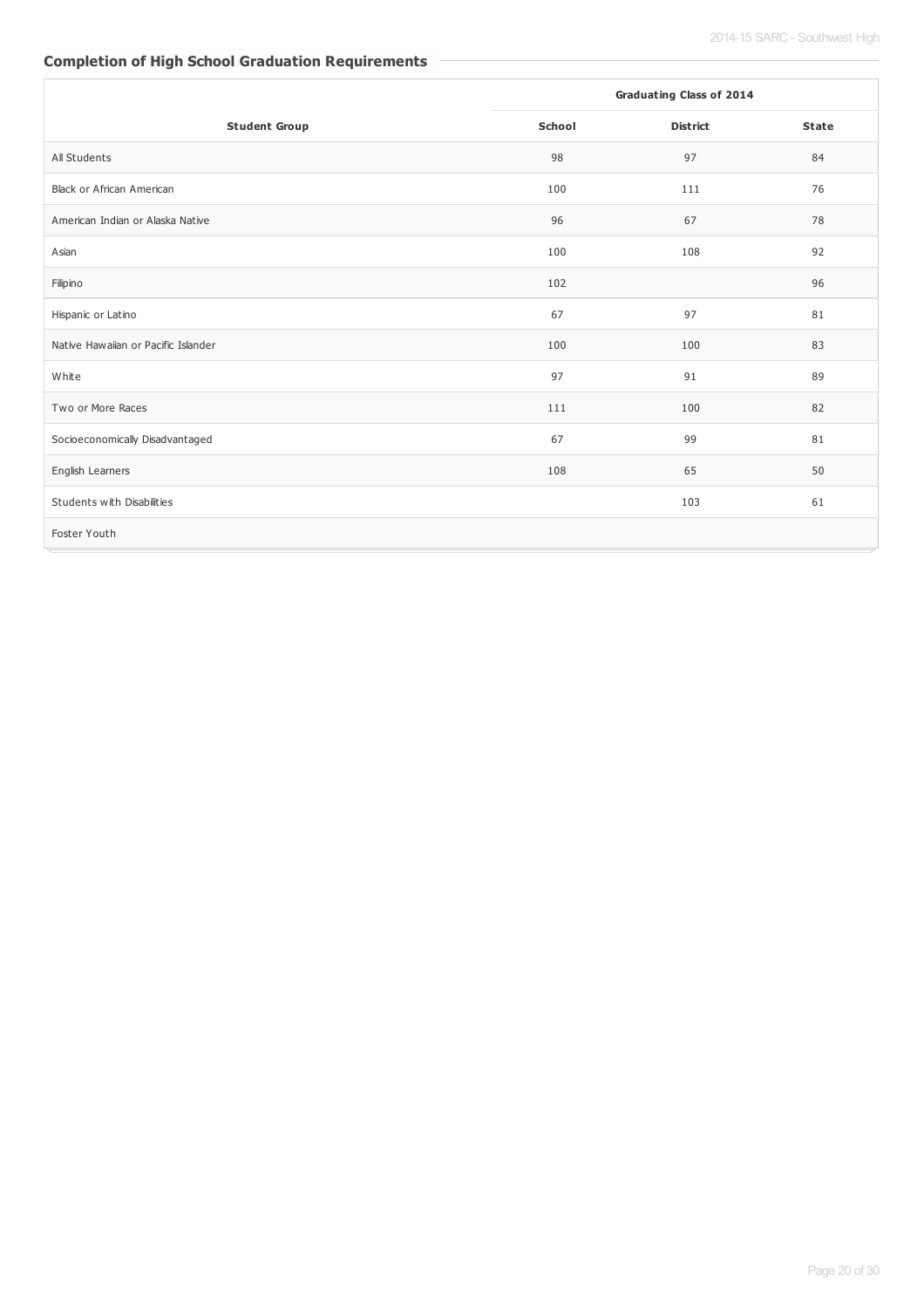# **State Priority: School Climate**

The SARC provides the following information relevant to the State priority: School Climate (Priority 6):

- Pupil suspension rates;
- Pupil expulsion rates; and
- Other local measures on the sense of safety

#### **Suspensions and Expulsions**

|             | School  |         |         |         | <b>District</b> |         |         | <b>State</b> |         |  |
|-------------|---------|---------|---------|---------|-----------------|---------|---------|--------------|---------|--|
| Rate        | 2012-13 | 2013-14 | 2014-15 | 2012-13 | 2013-14         | 2014-15 | 2012-13 | 2013-14      | 2014-15 |  |
| Suspensions | 29.1    | 4.3     | 3.1     | 29.0    | 5.1             | 4.4     | 5.1     | 4.4          | 3.8     |  |
| Expulsions  | 0.0     | 0.0     | 0.1     | 0.1     | 0.0             | 0.0     | 0.1     | 0.1          | 0.1     |  |





#### Last updated: 1/14/2016

## **School Safety Plan - Most Recent Year**

**School Safety Plan- School Year 2015-2016**

Southwest is committed to providing a safe, attractive and orderly environment, which promotes student learning. To achieve this, the SHS School Safety Plan and Crisis Prevention Plan are reviewed and updated yearly with the staff and approved by the school board. The school conducts regularly scheduled fire drills and simulated crisis interventions. These are conducted in coordination with the Fire Marshal, Police Department and the Red Cross. These departments meet with the administration quarterly to review drills and improve safety for our students. There are three full-time administrators, 90 full-time teachers, one school resource officer, two full-time and three part-time security personnel who share in supervision of the campus. Southwest High School maintains a closed campus. All visitors must sign in at the west gate and sign out upon leaving.

Southwest High School provides all students and their families with discipline guidelines that are aligned with District policy and the California State Education Code. Both parents and students acknowledge that we are partners by signing and supporting our Student Compact. The district strictly enforces an antidiscrimination policy that prohibits harassment of students or staff based on race, gender, disability, religion, sexual orientation, age, ethnic group identification, ancestry, national origin, color or mental or physical disability. Southwest ASB has also implemented an Annual "Social Awareness Week" that promotes positive change on campus and empowers our students to be the positive change by providing inspiration and guidance. In addition all 9th graders receive an invitation to a special orientation, which outlines our expectations for student behavior with our junior and senior Link Crew members.

Southwest High School believes that successful discipline is based on mutual respect, with a focus on positive guidance. A recent student survey shows that SHS students feel safe on campus. Our School Safety Plan was last revised on December 30,2015 and on January 13,2016, School Site Council review pending for on February 2, 2016.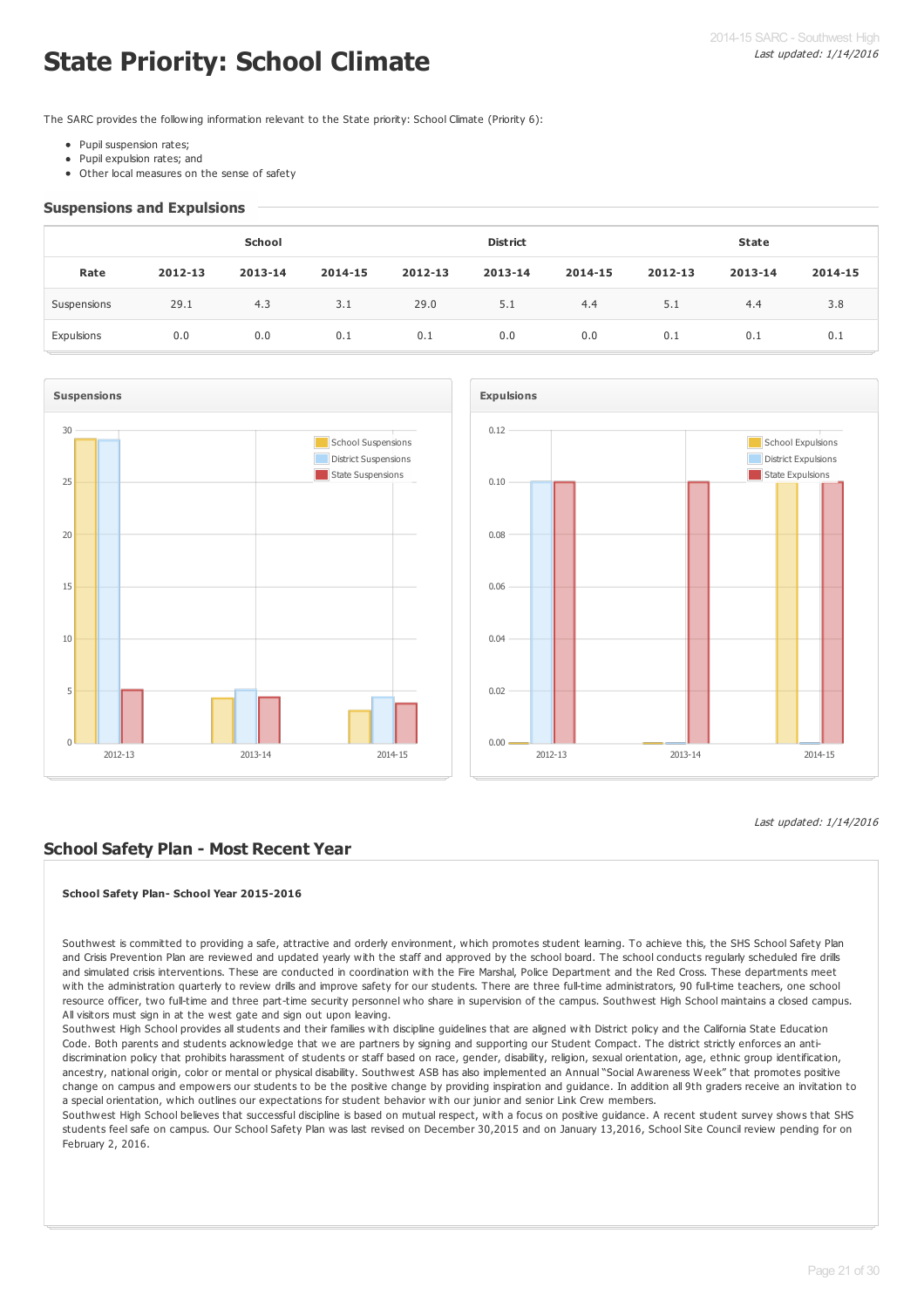## **D. Other SARC Information**

The information in this section is required to be in the SARC but is not included in the state priorities for LCFF.

## **Adequate Yearly Progress Overall and by Criteria (School Year 2014-15)**

| <b>AYP Criteria</b>                            | School    | <b>District</b> | <b>State</b> |
|------------------------------------------------|-----------|-----------------|--------------|
| Made AYP Overall                               | No        | No              |              |
| Met Participation Rate - English Language Arts | Yes       | Yes             |              |
| Met Participation Rate - Mathematics           | Yes       | Yes             |              |
| Met Percent Proficient - English Language Arts | N/A       | N/A             |              |
| Met Percent Proficient - Mathematics           | N/A       | N/A             |              |
| Met Attendance Rate                            |           | N/A             |              |
| Met Graduation Rate                            | <b>No</b> | <b>No</b>       |              |

#### Last updated: 1/14/2016

## **Federal Intervention Program (School Year 2015-16)**

| <b>Indicator</b>                                    | School    | <b>District</b> |
|-----------------------------------------------------|-----------|-----------------|
| Program Improvement Status                          | In PI     | In PI           |
| First Year of Program Improvement                   | 2010-2011 | 2010-2011       |
| Year in Program Improvement                         | Year 5    | Year 3          |
| Number of Schools Currently in Program Improvement  | N/A       | 3               |
| Percent of Schools Currently in Program Improvement | N/A       | 100%            |

Note: Cells with NA values do not require data.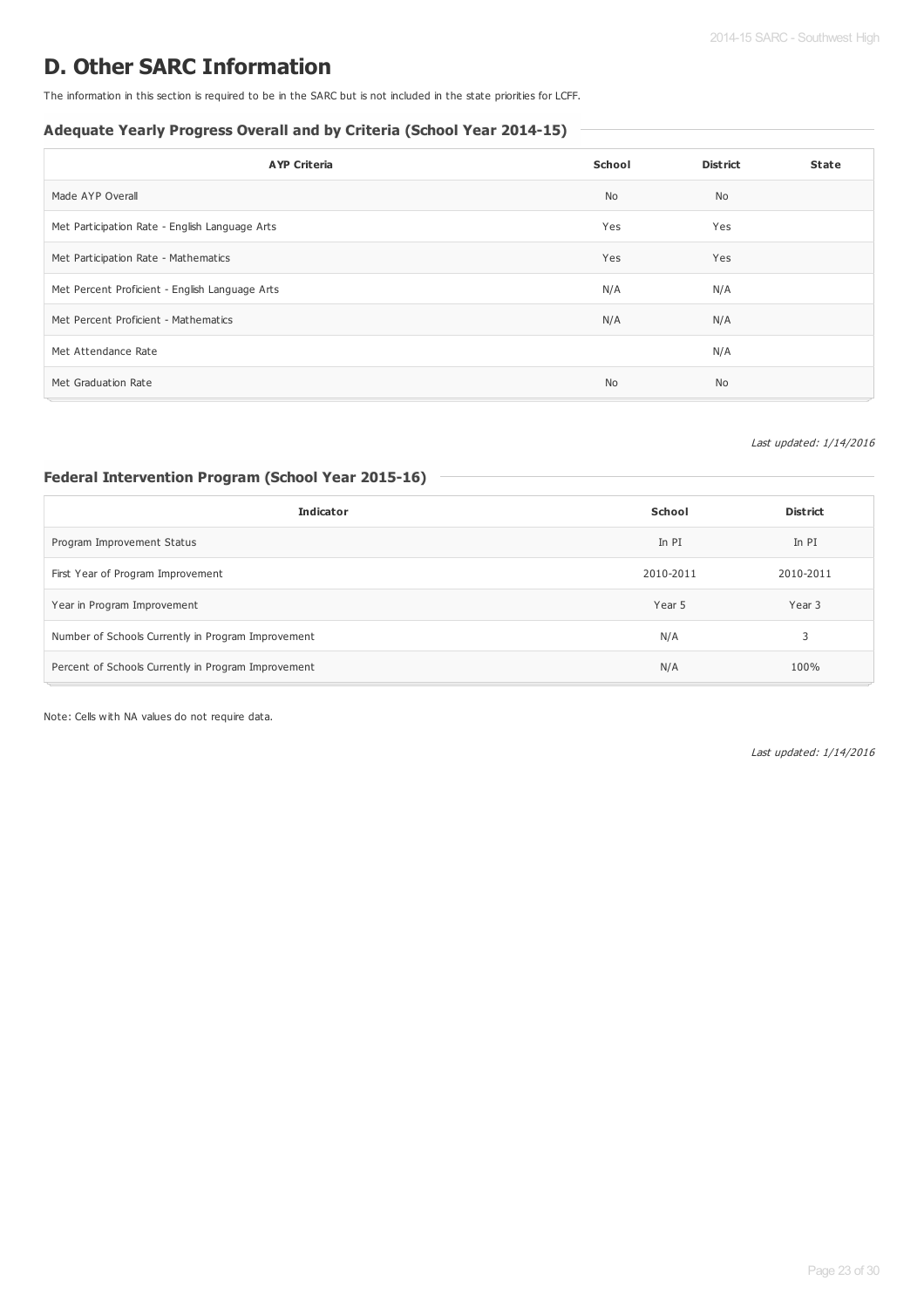## **Average Class Size and Class Size Distribution (Secondary)**

|                | 2012-13 |    |                     | 2013-14 |                                                                 |    | 2014-15             |              |                        |                |                     |    |
|----------------|---------|----|---------------------|---------|-----------------------------------------------------------------|----|---------------------|--------------|------------------------|----------------|---------------------|----|
|                |         |    | Number of Classes * |         |                                                                 |    | Number of Classes * |              |                        |                | Number of Classes * |    |
| Subject        |         |    |                     |         | Average Class Size 1-22 23-32 33+ Average Class Size 1-22 23-32 |    |                     |              | 33+ Average Class Size | $1 - 22$       | $23 - 32$ $33 +$    |    |
| English        | 26.0    | 26 | 57                  | 8       | 24.0                                                            | 38 | 63                  |              | 24.0                   | 39             | 65                  |    |
| Mathematics    | 31.0    | 10 | 12                  | 41      | 27.0                                                            | 12 | 38                  | 18           | 27.0                   | 17             | 33                  | 20 |
| Science        | 28.0    | 11 | 42                  | 5       | 26.0                                                            | 12 | 49                  | $\mathbf{1}$ | 27.0                   | $\overline{7}$ | 52                  | 3  |
| Social Science | 30.0    | 12 | 8                   | 33      | 30.0                                                            | 5  | 22                  | 25           | 30.0                   | 7              | 17                  | 28 |

\* Number of classes indicates how many classrooms fall into each size category (a range of total students per classroom). At the secondary school level, this information is reported by subject area rather than grade level.

Last updated: 1/14/2016

## **Academic Counselors and Other Support Staff (School Year 2014-15)**

| <b>Title</b>                                        | Number of FTE* Assigned to School | Average Number of Students per Academic Counselor |
|-----------------------------------------------------|-----------------------------------|---------------------------------------------------|
| Academic Counselor                                  | 6.0                               | 344.0                                             |
| Counselor (Social/Behavioral or Career Development) | 1.0                               | N/A                                               |
| Library Media Teacher (librarian)                   | 1.0                               | N/A                                               |
| Library Media Services Staff (paraprofessional)     | 1.0                               | N/A                                               |
| Psychologist                                        | 1.4                               | N/A                                               |
| Social Worker                                       |                                   | N/A                                               |
| Nurse                                               | 0.4                               | N/A                                               |
| Speech/Language/Hearing Specialist                  | 0.4                               | N/A                                               |
| Resource Specialist (non-teaching)                  | 1.0                               | N/A                                               |
| Other                                               | 0.4                               | N/A                                               |

Note: Cells with N/A values do not require data.

\*One Full Time Equivalent (FTE) equals one staff member working full time; one FTE could also represent two staff members who each work 50 percent of full time.

### Last updated: 1/14/2016

## **Expenditures Per Pupil and School Site Teacher Salaries (Fiscal Year 2013-14)**

| Level                                                   | <b>Total Expenditures Per</b><br>Pupil | <b>Expenditures Per Pupil</b><br>(Supplemental/Restricted) | <b>Expenditures Per</b><br>Pupil<br>(Basic/Unrestricted) | <b>Average Teacher</b><br>Salary |
|---------------------------------------------------------|----------------------------------------|------------------------------------------------------------|----------------------------------------------------------|----------------------------------|
| School Site                                             | $-\,-$                                 | $\hspace{0.05cm} \cdots$                                   | $\hspace{0.05cm}$ $\hspace{0.05cm}$                      | $-\, -$                          |
| District                                                | N/A                                    | N/A                                                        | \$00                                                     | \$72,024                         |
| Percent Difference - School Site and<br><b>District</b> | N/A                                    | N/A                                                        | $-\!$                                                    | $\hspace{0.05cm} \ldots$         |
| State                                                   | N/A                                    | N/A                                                        | \$5,348                                                  | \$72,798                         |
| Percent Difference - School Site and State              | N/A                                    | N/A                                                        | $\qquad \qquad -$                                        | $\hspace{0.05cm} \ldots$         |

Note: Cells with N/A values do not require data.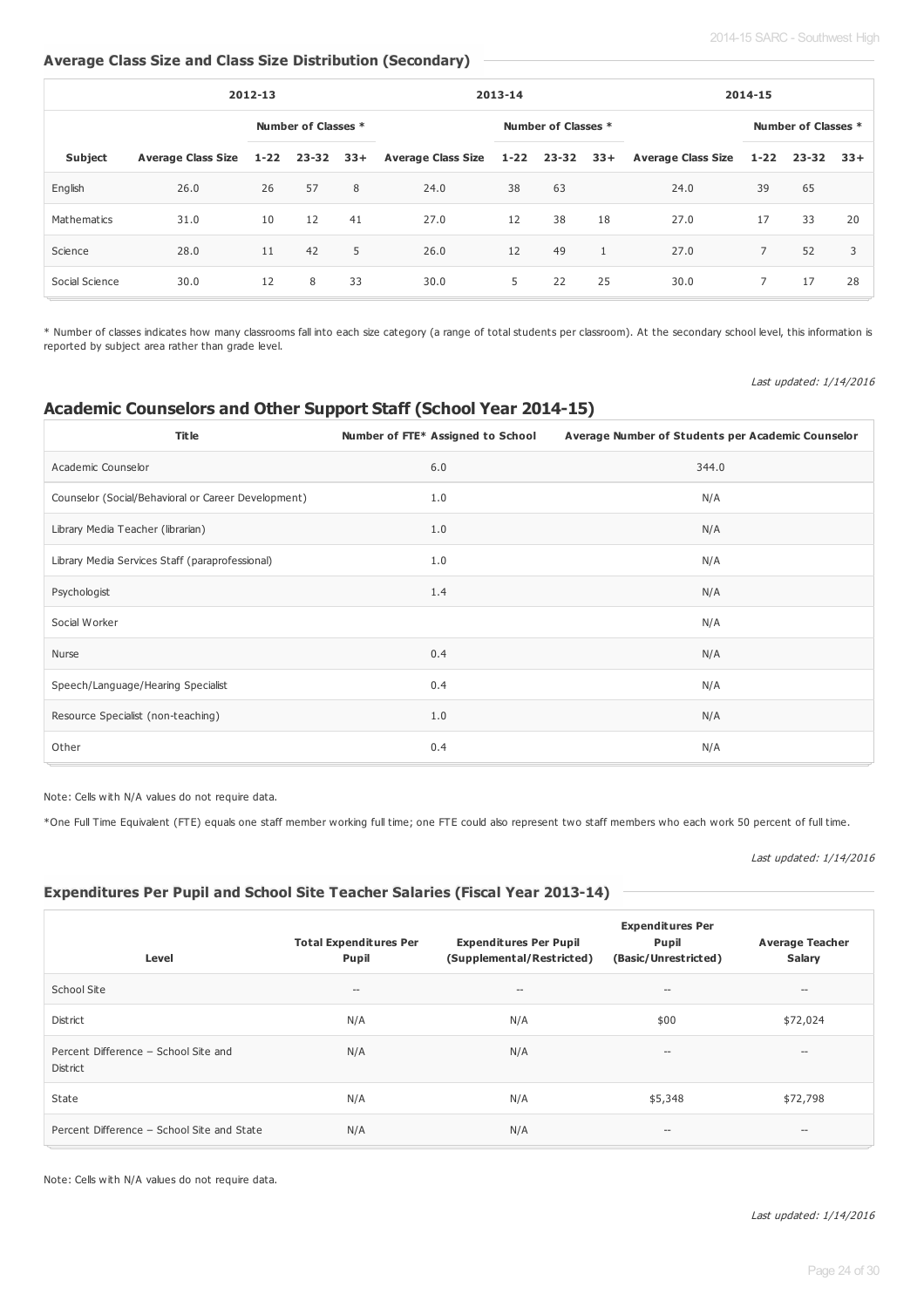This section provides information about the programs and supplemental services that are available at the school and funded through either categorical or other sources.

#### **STATE PROGRAMS:**

**ACHIEVEMENT VIA INDIVIDUAL DETERMINATION (AVID)** is a program to help prepare under-represented students for college. The three main parts of the program are academic instruction, tutorial support and motivational activities. The goal of AVID is to educate the "whole student". Unifying six important elements of education does this: students, faculty, curriculum, tutors, parents and community.

**CALIFORNIA SCHOOL AGE FAMILIES EDUCATION (Cal-SAFE) Program**, is designed to increase the availability of support services necessary for enrolled pregnant/parenting students to improve academic achievement and parenting skills and to provide a quality child care/development program for their children. This is a comprehensive, continuous and community-linked school-based program.

**SOUTHWEST ACADEMY FOR THE VISUAL AND PERFORMING ARTS PROGRAM** (SAVAPA) is a grant that establishes an academy for students to participate in a specialized curriculum including integrated core and technical classes taught by SAVAPA staff.

**THE IMPERIAL VALLEY REGIONAL OCCUPATIONAL PROGRAM (IVROP)** is a public education service which provides free, practical hands-on training, career guidance, job placement assistance and other supportive services to youth and adults. IVROP, one of 74 ROPs in California, is a joint powers entity formed by the Brawley Union, Calexico Unified, Calipatria Unified, Central Union, Holtville Unified, Imperial Unified and San Pasqual Valley Unified School Districts, and the Imperial County Office of Education.

**SOUTHWEST ACADEMY FOR CAREERS IN HEALTH SCIENCE (SACHS)** is a grant that establishes an academy for students to participate in a specialized curriculum in the field of Health Science.

**CAHSEE Intensive Instruction** is a program that provides support for students that are at risk of not passing the California High School Exit Exam.

**AGRICULTURE INCENTIVE GRANT** is a grant that provides resources for agriculture education programs, including classroom instruction, leadership, and supervised agricultural experience programs that prepare students for college or entrance into agricultural careers.

#### **FEDERAL PROGRAMS:**

**TITLE 1** is a program designed to expand and improve the educational opportunities of all students to succeed in the regular program. These services are intended to supplement, not take the place of, the regular education program for all students. The major goal of the program is to provide services, which improve all student achievement, especially disadvantaged students. These funds are also used to support supplemental educational services related to the school's federal Program Improvement (PI)staus. This program supports after school tutoring and transportation.

TITLE II, Part A: Teacher / Principal Training and Recruiting is a program that supports and improves professional development for teachers and principals. Also to improve and increase the number of highly qualified teachers and principals.

**TITLE II, Part D: Enhancing Education Through Technology** supports professional development and the use of technology.

TITLE III. Part A: Language Instruction for Limited English Proficient (LEP) Students. The purpose of this program is to supplement language instruction to help English learners attain English proficiency and meet academic performance standards.

**MIGRANT EDUCATION:** Our Migrant students are served according to the annual service agreement. Migrant students are offered after-school tutoring Monday through Thursday. This program helps ensure the success of our migrant students. Also summer sessions for those students that need to make up credits.

**CARL PERKINS- CAREER TECHNICAL EDUCATION** is a program that ensures all students have access to CTE courses, pathways, and programs of interest, workplace opportunities, highly skilled instructors, and facilities, and technologies that make all CTE options available regardless of location and enrollments limits.

#### **Types of Supplemental Services Funded:**

• **Tutoring** is provided after school by the Title I Grant with certificated teachers and tutors. Tutoring is also available through the Migrant Program with certificated teachers.

- **Intervention** in ninth grade Algebra I with certificated teachers and college-aged tutors.
- **Tutors** in AVID classes.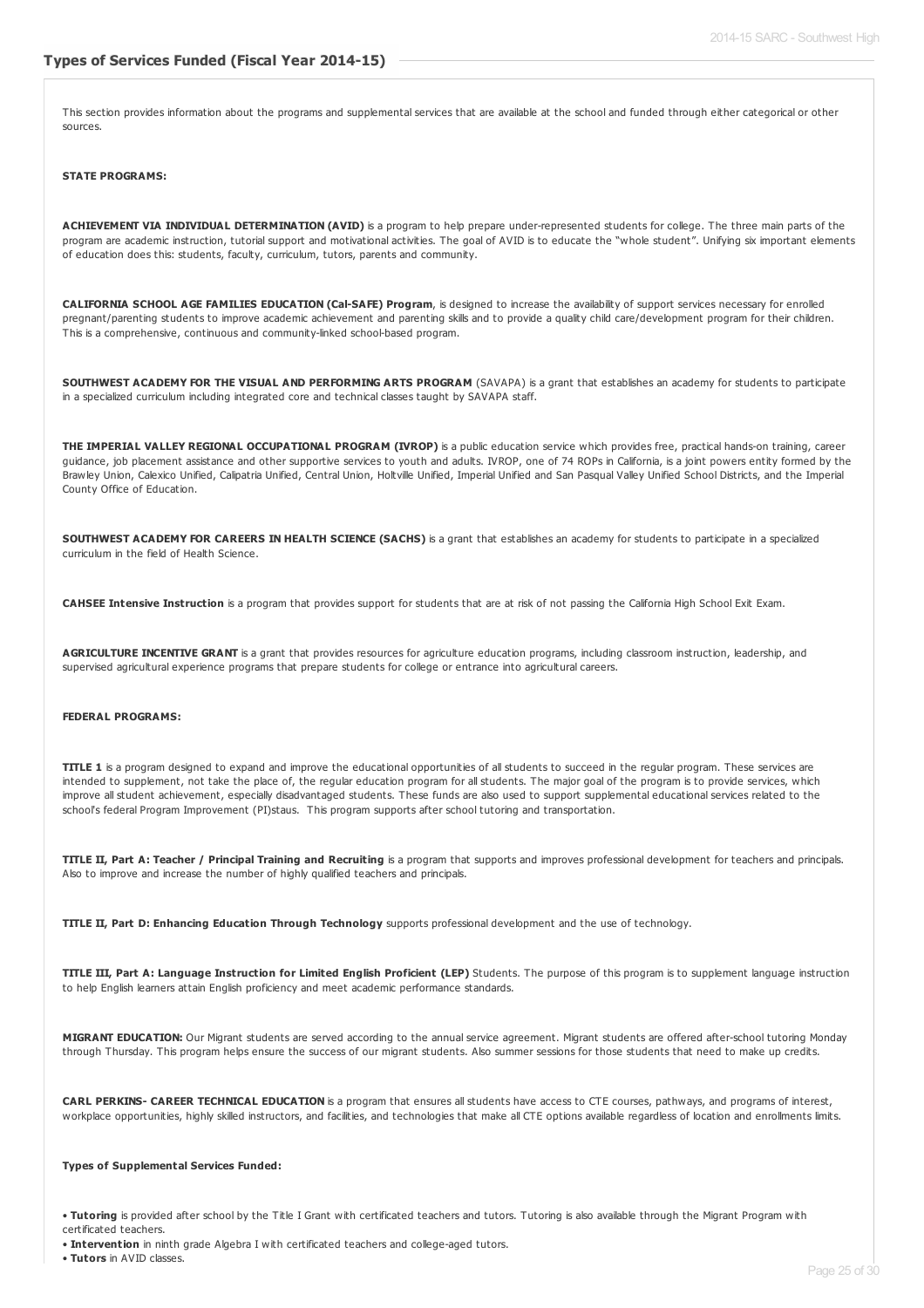#### 2014-15 SARC - Southwest High

• Computer labs manned by a technology aide are open for student use before and after school in addition to the normal school day and are provided and staffed by categorical funding.

- The **Instructional Coach** position is funded by categorical funding to work with teachers and offer additional teaching strategies.
- English/math support classes are offered for juniors and seniors still needing assistance in meeting graduation requirements.
- **English and math support classes** for "at-risk" sophomore English Learners and math support class for 9th grade students who failed 1st semester.
- **TIPS** classes provide additional tutoring for students who qualify for special education designations.
- **Library Services** are available not only during class time but before school and after school during tutoring hours.

• **Migrant Services** provide additional help for students through counseling and contracts utilizing the PASS program. MAPS (a TIPS and AVID-like class is offered for Migrant students to assist them in making progress toward graduation requirements and GPA improvement).

• **Accelerated Reading, Accelerated Math, and Rosetta Stone** programs are being utilized to provide individualized programs for students.

• Teacher participation in **Student Support Team** (SST)/ Individualized Learning Intervention meetings are held with students recommended for interventions.

The parents and student are invited to attend. SST members, parents, student work together to determine resources available to ensure student success.

• Teachers attending various professional development workshops to learn effective teaching strategies (i.e. Expository Reading and Writing, Common Core, Flipping the Classroom, etc.).

• Services of a **librarian**.

• Computers and printers available in classrooms, chomebook-carts available to core contents for student use and to provide supplemental instructional opportunities.

- Books are available for diverse reading levels to provide all students an opportunity to read at their own level.
- Services of a **school nurse**.
- Services of a full time Student **Resource Officer** on campus to assist in establishing a safe learning environment.
- **CALSAFE program** for pregnant and parenting students
- Supplemental materials and equipment above the departmental budgets are provided for classrooms to increase student engagement.
- Field trips for motivation (i.e. trips to universities, work sites, team building activities) • **Supplemental Education Services** (SES Tutoring) provided for qualified students; served on a first come, first served basis until funding is depleted.
- **READ 180** classes offered for English Learners.
- **Accelerated Language 1 and 2** classes offered for English Learners utilizing Kate Kinsella's English 3D and Academic Vocabulary Toolkit.
- **Credit Recovery** (through E2020) is offered for students needing to make up credits toward graduation.

Last updated: 1/14/2016

#### **Teacher and Administrative Salaries (Fiscal Year 2013-14)**

| Category                                      | <b>District Amount</b>   | <b>State Average For Districts In Same Category</b> |
|-----------------------------------------------|--------------------------|-----------------------------------------------------|
| Beginning Teacher Salary                      | \$42,325                 | \$43,455                                            |
| Mid-Range Teacher Salary                      | \$71,390                 | \$69,035                                            |
| Highest Teacher Salary                        | \$97,454                 | \$89,886                                            |
| Average Principal Salary (Elementary)         | $\overline{\phantom{a}}$ | --                                                  |
| Average Principal Salary (Middle)             | $\hspace{0.05cm} \ldots$ | $-\!$                                               |
| Average Principal Salary (High)               | \$113,955                | \$121,551                                           |
| Superintendent Salary                         | \$146,342                | \$158,898                                           |
| Percent of Budget for Teacher Salaries        | 40%                      | 35%                                                 |
| Percent of Budget for Administrative Salaries | 5%                       | 6%                                                  |

For detailed information on salaries, see the CDE Certificated Salaries & Benefits Web page at <http://www.cde.ca.gov/ds/fd/cs/> .

**Teacher Salary Chart**

**Principal Salary Chart**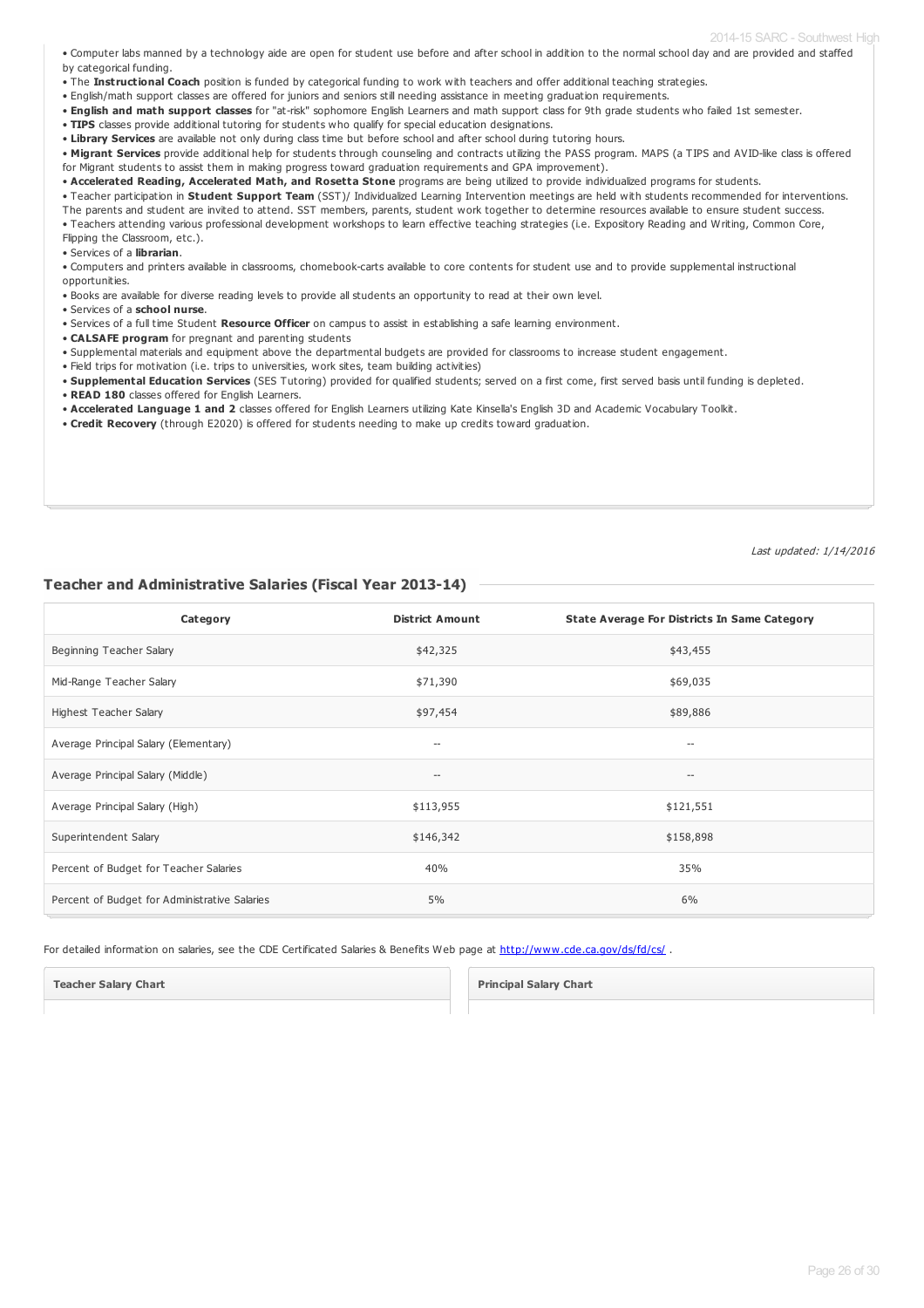



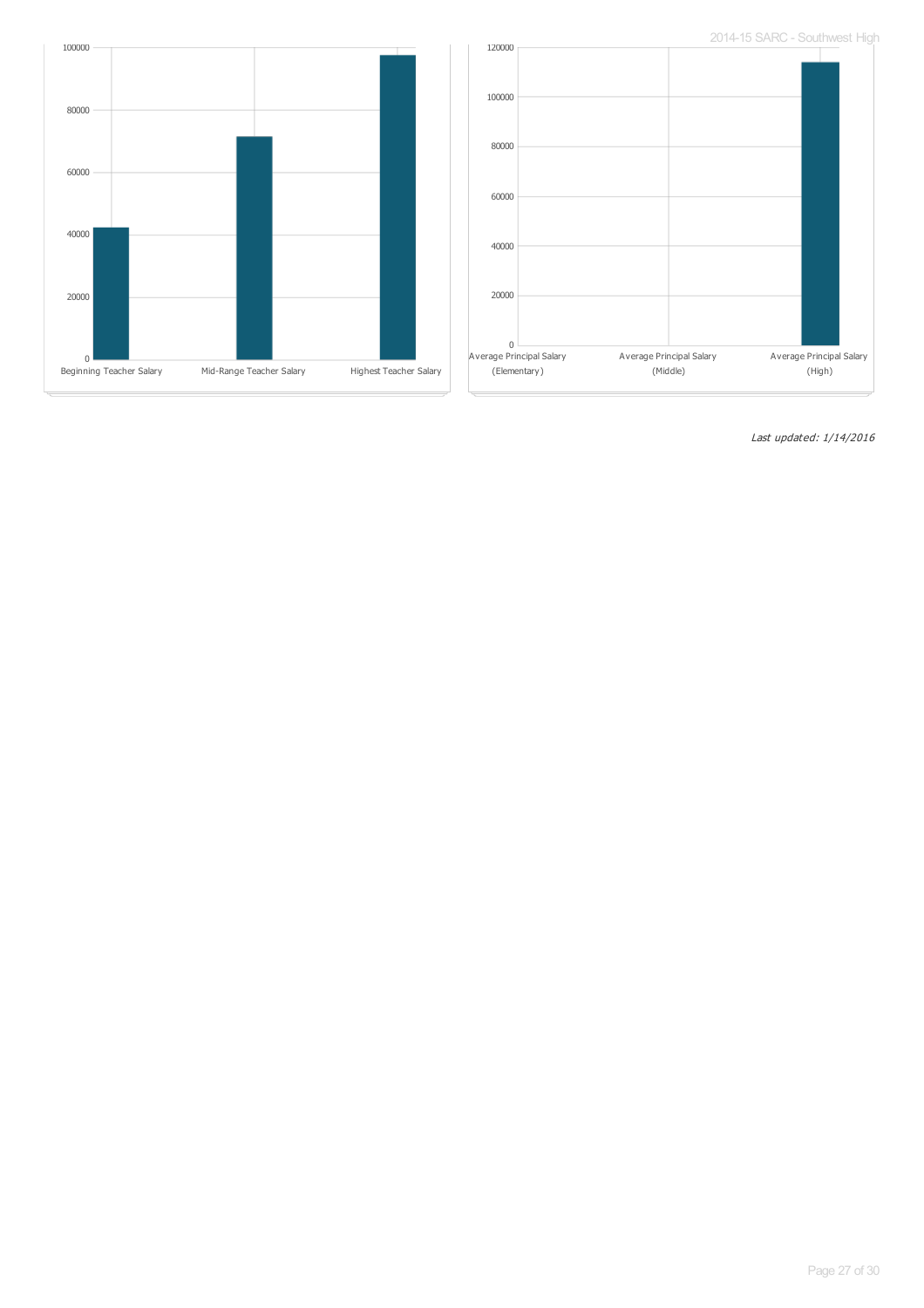## **Advanced Placement Courses (School Year 2014-15)**

| Subject                  | Number of AP Courses Offered* | <b>Percent of Students In AP Courses</b> |
|--------------------------|-------------------------------|------------------------------------------|
| Computer Science         | $\pmb{0}$                     | N/A                                      |
| English                  | 10                            | N/A                                      |
| Fine and Performing Arts | 0                             | N/A                                      |
| Foreign Language         | 4                             | N/A                                      |
| Mathematics              | $\overline{4}$                | N/A                                      |
| Science                  | 8                             | N/A                                      |
| Social Science           | 12                            | N/A                                      |
| All Courses              | 38                            | $1\%$                                    |

Note: Cells with N/A values do not require data.

\*Where there are student course enrollments.

Note : AP means Advanced Placement.

Last updated: 1/14/2016

## **Professional Development – Most Recent Three Years**

#### **Professional Development- Most Recent Three Years:**

Every year, prior to the return of students, the district holds staff development opportunities for the teachers. One day is set aside for new staff members and two are utilized for whole staff training. In addition, there is one day set aside in March for staff development. In the summer before the 2015-2016 school year our district held content team curriculum development meetings with English, Science, and Math to provide training on how to align instructional material and strategies to common core and NGSS standards.Teachers are supported with common core aligned trainings, workshops and conference attendance. We determine major areas of focus for staff development by conducting surveys where our staff members have an opportunity to request training and share areas in which they need support.

The district has dedicated time for staff development on our Collaborative Wednesdays (CW). Thirteen Wednesdays out of the year, students are released at 12:23. Teachers report at 1:15 and work collaboratively with their content teams on curriculum, assessments, best/teaching strategies, etc. Sometimes, these minimum Wednesdays are also used for presentations or professional development (PD) provided by our Instructional Coaches or other staff members. In total, approximately eight school days are set aside for school or district-wide professional development. In addition to these district and site sponsored days, teachers are released from their duties during the school day to attend trainings on or off campus.

The BTSA Induction Program for our district and site has active participants in both year 1 and in year 2 in the following PD required sessions:On-site Training-Building Developmental Assets- Search Institute/Clay Roberts (Year 1),Understanding and Implementing IEP's and 504 Plans,Technology Wheel- AERIES and Blackboard Connect Use, Google Drive and GAFE, TILT, Using Web 2.0 tools to plan and deliver instruction, Helping Gifted Students Soar- Book Overview and Study- Whitney and Hirsch (Year 2), Building Fair and Equitable Grading Practices- Book Overview and Study (Year 1), ICOE-Based Training: Working with Challenging Students (Year 2), Instructional Models- Scientific Inquiry, Project-based Learning, Direct Instruction and Gradual Release of Responsibility,Student Management, Motivation, and Engagement- Rick Morris (Year 1),EL Institute- 2 day with a variety of speakers and sessions (Year 2), Productive Group Work, High Impact Engagement Strategies, (Year 1), English Learners in the 21st Century Classroom K-12- (Year 2)

#### **2015-16 Professional Development Opportunities**

#### **Back to School PD (District Wide)**

Back to school PD included an address by the Superintendent reporting on the most current district and school-wide data, shared our mission and goals, teachers from different content teams shared how they have improved technology to create more rigorous lessons and guide instruction. Our school has supported the increase of technology use and has provided training on Google docs, bundling a Google classroom, and improving technology use is the classroom. Multiple sessions in a round table setting, these included; training on turn it in, training on teacher evaluation cycle, increasing technology in the classroom, English language learner strategies, setting the mindset for instruction, project based learning.

#### **Common Core PD (site based)**

Teachers are supported with common core aligned trainings, workshops and conference attendance. With their participation in NGSS Training for science teacher focused on Disciplinary Core Ideas as well as Science and Engineering Practices as well as practice adapting lessons to the new standards. Our math department has attended the math training to modify instruction to common core, Social Science participated in curriculum development targeting practices for common core,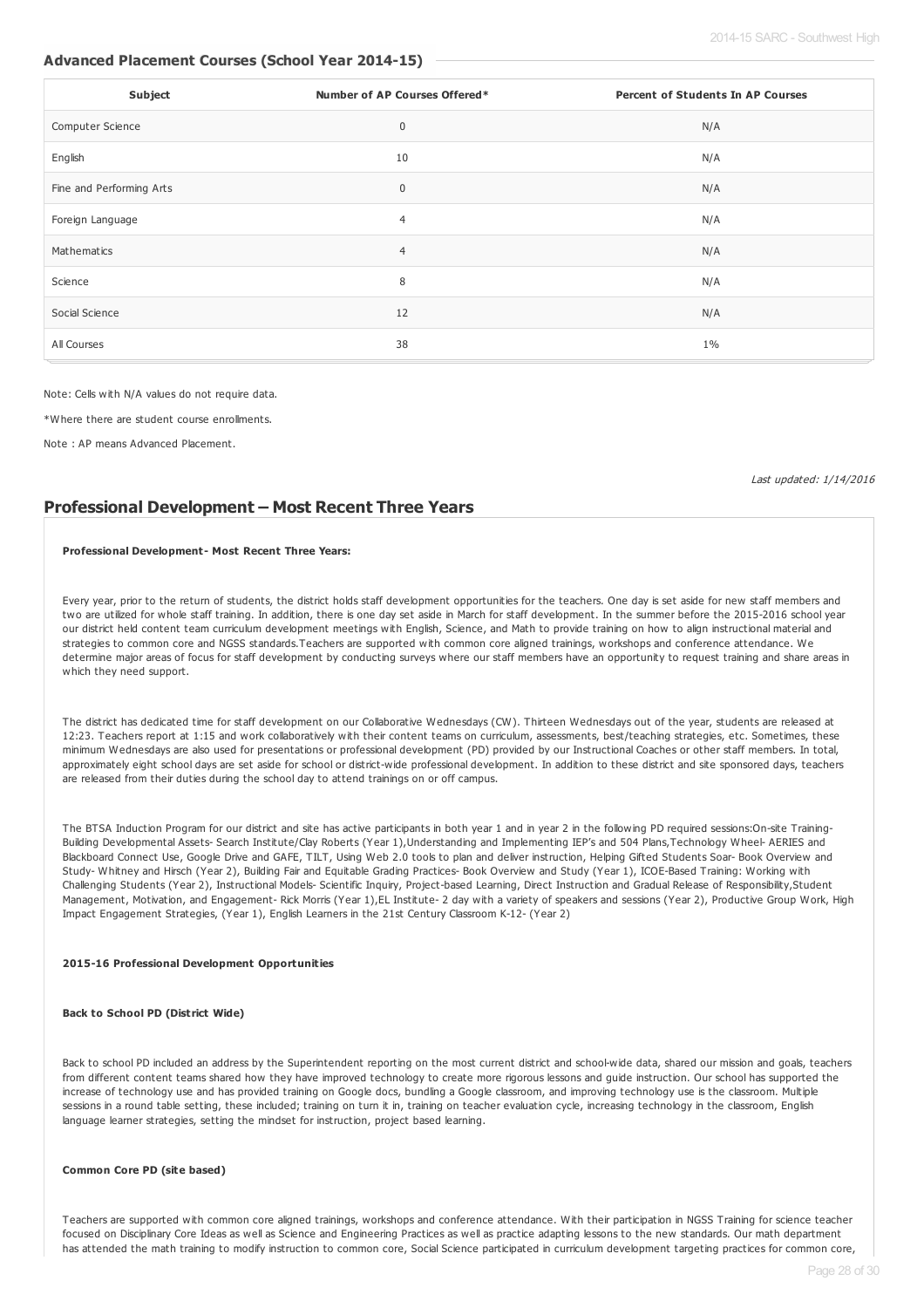**Curriculum and Instructions Team:** CASSP Training has been a focus for our district and site and has been schedules in multiple meetings these include; CAASPP Performance Task- Structure, Classroom Activity, Classroom Impact, Data Analysis/Content Team Work, CAASPP- Data Presentation, ALDs, Formative Assessment Content Teams. We have also sent groups of ELA Teachers to training "Preparing for the ELA Performance Task Grade 9-12". Individual mentoring is a continuous part of our Professional Development as teacher collaborate, share and compare common core aligned strategies.

#### **Learning Walks (Site-based)**

Based on the success and positive feedback from both teachers and students, Learning Walks remain a central strategy for promoting the Common Language of Effective Instruction, as well as providing job-embedded professional development for participating teacher.

#### **2014-15 Professional Development Opportunities**

#### **Back to School PD**

Based on feedback from teachers, the district leadership team opted not to invite any outside guest speakers to present new information, but decided instead to use the resources within the district to design our own PD. Topics included:

- 1) An introduction to our district-wide book study of Building a Culture of Hope by Robert D. Barr & Emily L. Gibson.
- 2) A common overview of our district-wide Common Language of Effective Instruction.
- 3) An introduction to the newly revised Teacher Evaluation System, which designed and delivered by a representative committee of teachers and administrators.

#### **Building a Culture of Hope (District-wide)**

All teachers and administrators in the district were provided a copy of this inspiring book. In light of the major funding shift in California - which allocates additional resources to school serving high concentrations of English Learners (ELs), students from Low Income (LI) families, and Foster Youth (FY) - this book highlights measures that schools can take to improve the likelihood of success in high school and beyond for these high risk populations. The staff at CUHSD is reading assigned chapters before each site designated CW and lead through a reflective discussion with colleagues. Teachers and students are also participating in a survey to get a sense of the hopefulness of our schools. Building a Culture of Hope has been included in our district-wide Common Language of Effective Instruction.

#### **Common Language of Effective Instruction (District-wide)**

Beginning last school year with the input of several stakeholders, the Instructional Coaches developed a set of high impact strategies that should be present in most, if not all lessons. Those strategies are described below in the 2013-14 PD opportunities.

#### **Learning Walks (Site-based)**

Based on the success and positive feedback from both teachers and students, Learning Walks remain a central strategy for promoting the Common Language of Effective Instruction, as well as providing job-embedded professional development for participating teacher.

#### **Focus on Checking For Understanding (Site-based)**

Based on administrative walk-through observation data, a special emphasis is being placed on our piece of our Common Language regarding Checking for Understanding. Additional site PD is being provided for all staff and administrators will be collecting and reporting Checking for Understating throughout the year. The goal is to increase the instances of teachers stopping to check for student understanding during lessons, in order to make instructional decisions.

#### **Common Learning Opportunities, by Department (Site-Based)**

Because our district office has worked diligently to increase the amount of available substitute teachers and provide compensation for Saturday/after hour training, we have the opportunity to send entire departments to local opportunities learn together from experts in their field. Those opportunities include:

- 1) Dan Meyer: Intellectual Need in the Math Classroom at Imperial County Office of Education
- 2) Paul Anderson: Effective Classroom Design to Future Proof Your Science Classroom at Imperial County Office of Education
- 3) Getting to the Core of the Common Core for English Language Arts Designed and presented by Imperial County Office of Education

#### **2013-14 Professional Development Opportunities**

#### **Back to School PD**

Back to school PD included an address by the Superintendent reporting on the most current district and school-wide data from California Standardized Tests (CST) and the California High School Exit Exam (CAHSEE).

In a presentation by our district Supervisor of Instruction and English Learners, a plan was articulated for a **placement of ELs at each proficiency level**. Teachers were requested to focus on increasing the following:

1) Student Talk - Increasing the amount of structured student interaction focused on academic content,

2) Checking for Understanding- Increasing the quantity and the quality of teacher checks for student understanding to make instructional decisions during lessons, and

3) Close Reading of Expository Text- Increasing the amount and complexity of texts that students encounter throughout the school day.

Guest Presenter, Regina Melrose, presented her **method of self-regulation called the 60-Second Fix**. Information was shared about physiological effects of a stressed brain and its effect on learning. We also learned a breathing technique to teach students to distress and prepare the brain to learn.